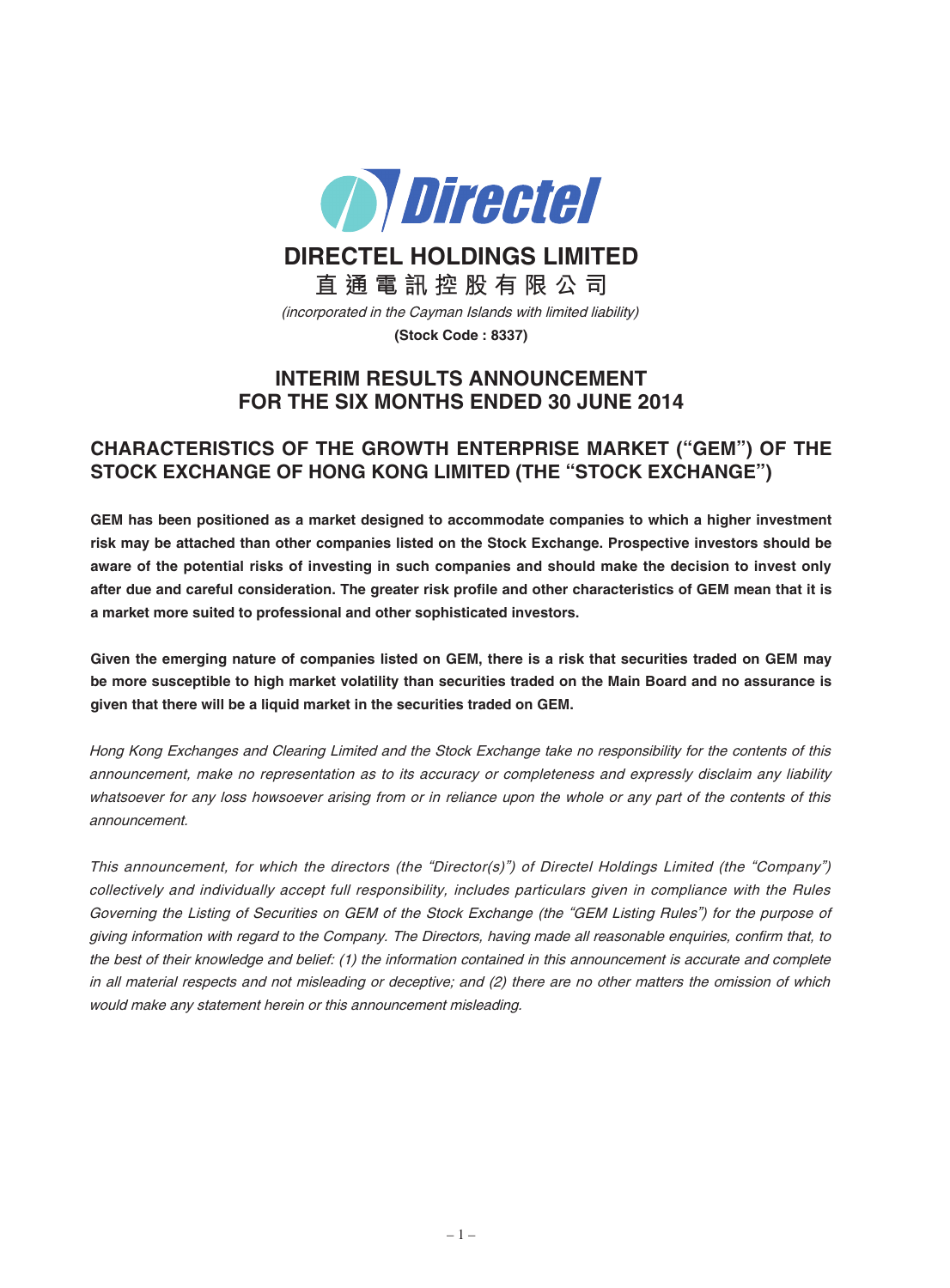# **HIGHLIGHTS**

- ‧ Turnover for the six months ended 30 June 2014 was approximately HK\$10,513,000, representing a decrease of approximately 65.6% as compared with the corresponding period in 2013.
- Loss attributable to shareholders of the Company for the six months ended 30 June 2014 was approximately HK\$6,961,000 while profit attributable to shareholders of the Company for the corresponding period in 2013 was approximately HK\$9,153,000.
- The Board does not recommend the payment of any dividend for the six months ended 30 June 2014.

# **UNAUDITED INTERIM RESULTS FOR THE SIX MONTHS ENDED 30 JUNE 2014**

The board of Directors (the "Board") of the Company is pleased to announce the unaudited consolidated financial statements of the Company and its subsidiaries (together referred to as the "Group") for the three months and the six months ended 30 June 2014 (the "Relevant Periods") together with the unaudited comparative figures for the respective corresponding period in 2013 as follows: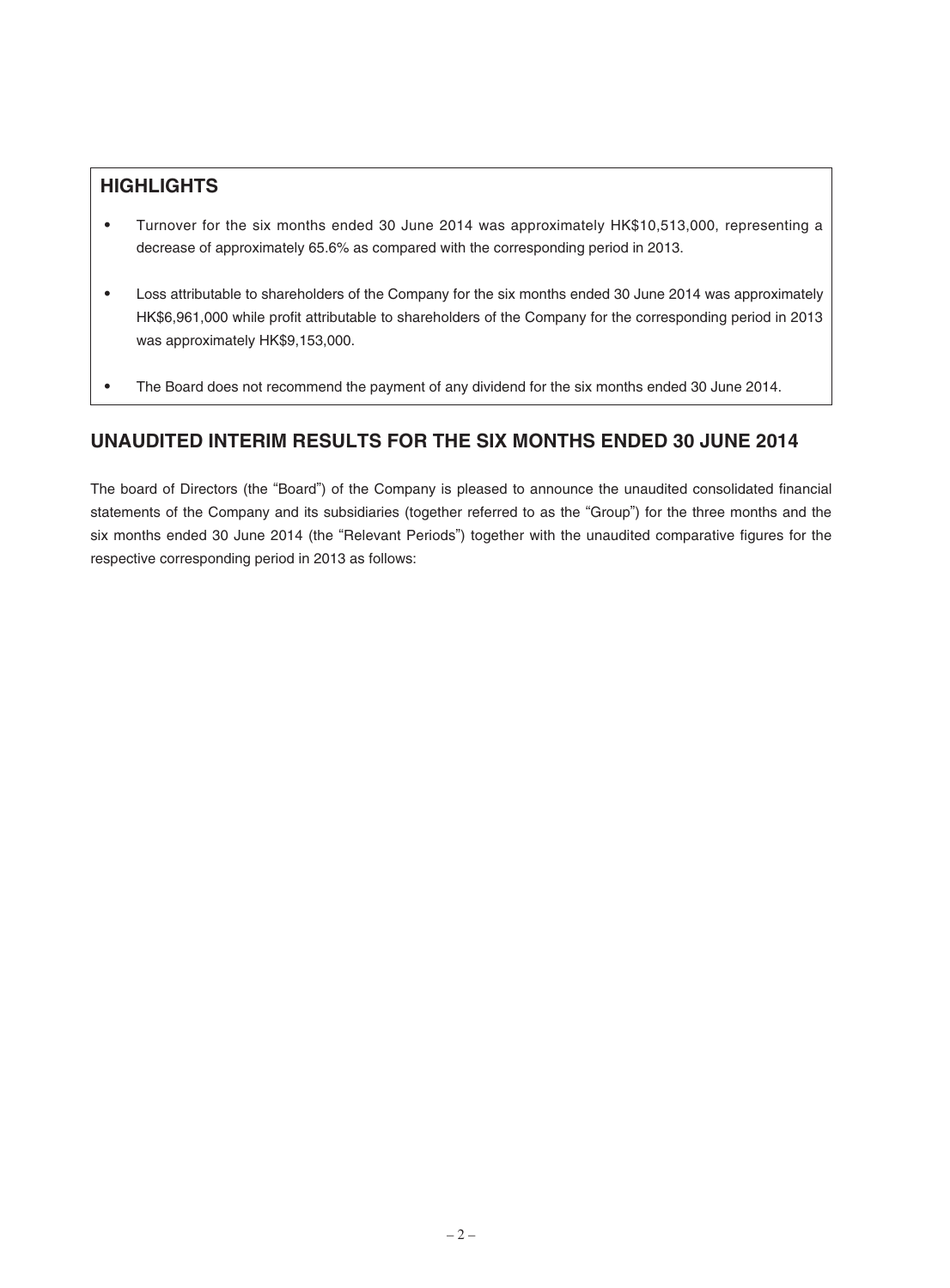# **CONSOLIDATED STATEMENT OF PROFIT OR LOSS**

|                | 2014            | 2013        | 2014                                  | 2013                                |
|----------------|-----------------|-------------|---------------------------------------|-------------------------------------|
|                | <b>HK\$'000</b> | HK\$'000    | <b>HK\$'000</b>                       | HK\$'000                            |
| <b>Note</b>    | (Unaudited)     | (Unaudited) | (Unaudited)                           | (Unaudited)                         |
| 5              | 4,947           | 15,679      | 10,513                                | 30,574                              |
|                | (5, 105)        | (6,639)     | (10, 384)                             | (13,006)                            |
|                | (158)           | 9,040       | 129                                   | 17,568                              |
|                | 4               | 6           | 8                                     | 32                                  |
|                | (3, 390)        | (3,803)     | (6, 873)                              | (7,065)                             |
|                | (3, 544)        | 5,243       | (6,736)                               | 10,535                              |
| 6              | 557             | 333         | (202)                                 | 447                                 |
| $\overline{7}$ | (2,987)         | 5,576       | (6,938)                               | 10,982                              |
| 8              | (9)             | (937)       | (23)                                  | (1,829)                             |
|                |                 |             |                                       |                                     |
|                | (2,996)         | 4,639       | (6,961)                               | 9,153                               |
| 10             |                 |             |                                       |                                     |
|                | (0.29)          | 0.45        | (0.67)                                | 0.88                                |
|                |                 |             | For the three months<br>ended 30 June | For the six months<br>ended 30 June |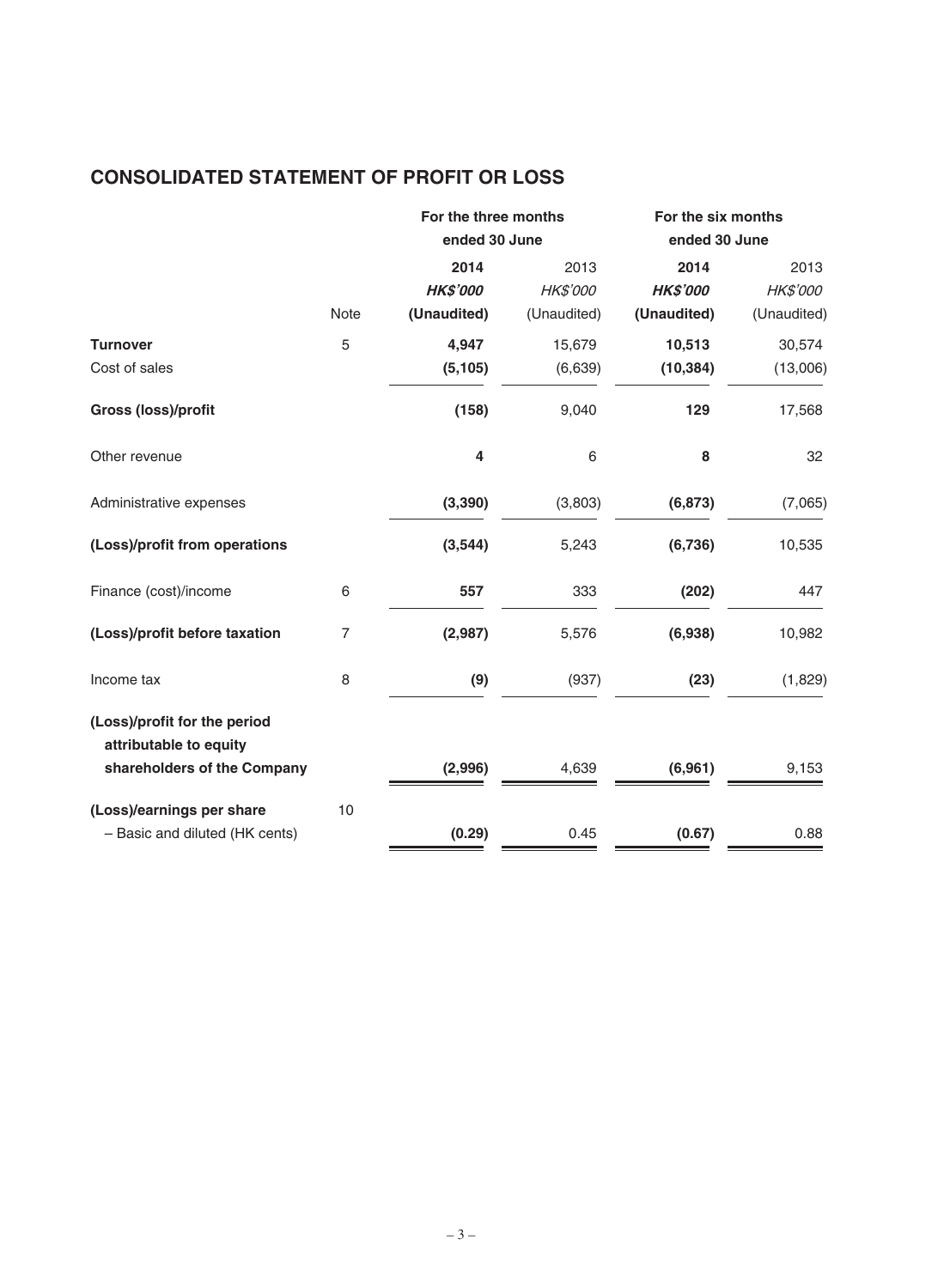# CONSOLIDATED STATEMENT OF PROFIT OR LOSS AND OTHER **COMPREHENSIVE INCOME**

The Group had no components of comprehensive income other than "(Loss)/profit for the period attributable to equity shareholders of the Company" in the periods presented. Accordingly, no separate consolidated statement of profit or loss and other comprehensive income is presented as the Group's "Total comprehensive income" was the same as the "(Loss)/profit for the period attributable to equity shareholders of the Company" in the periods presented.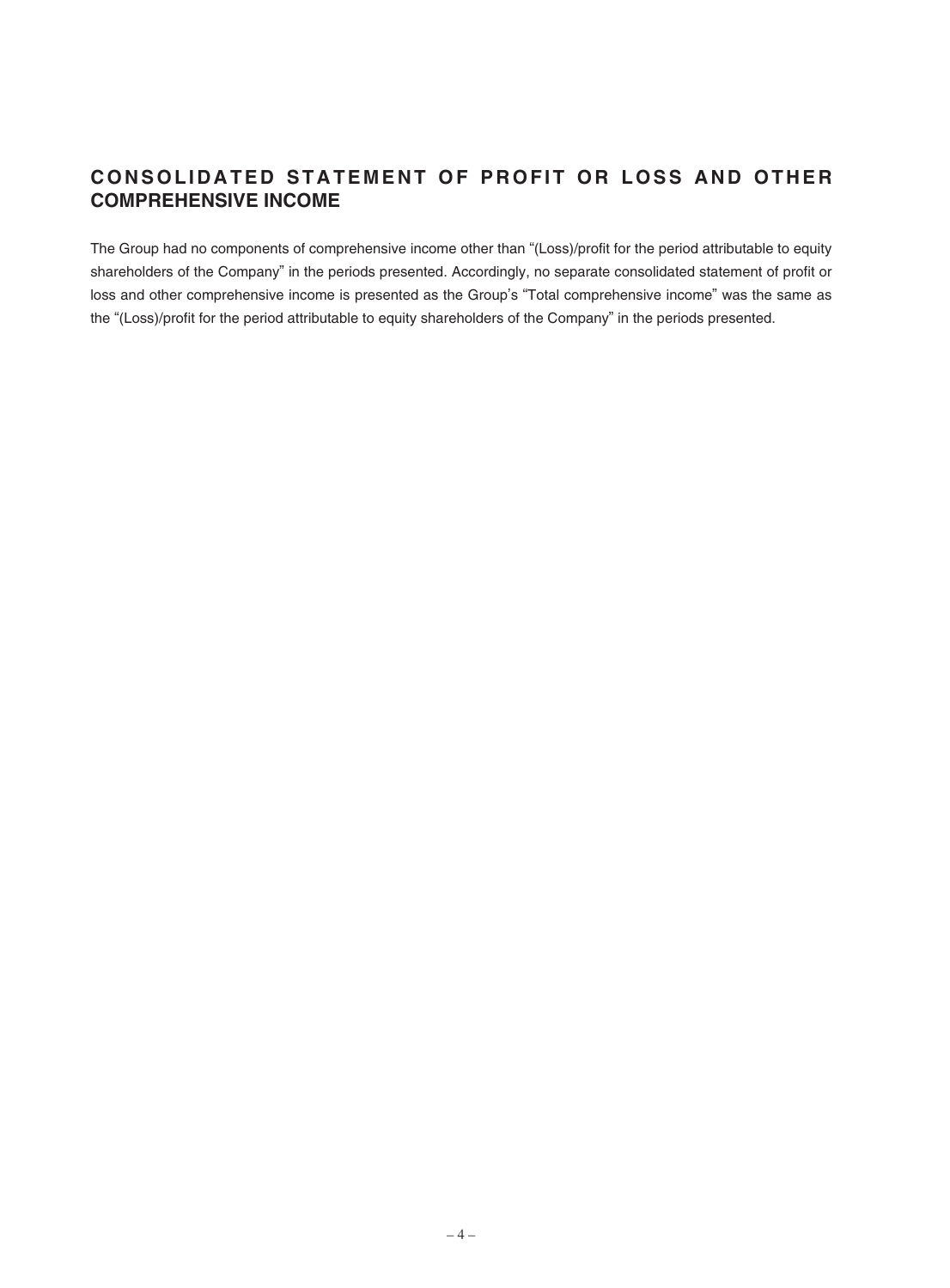# **CONSOLIDATED BALANCE SHEET**

|                                              |      | As at           | As at       |
|----------------------------------------------|------|-----------------|-------------|
|                                              |      | 30 June         | 31 December |
|                                              |      | 2014            | 2013        |
|                                              |      | <b>HK\$'000</b> | HK\$'000    |
|                                              | Note | (Unaudited)     | (Audited)   |
| <b>Non-current assets</b>                    |      |                 |             |
| Property, plant and equipment                | 11   | 4,672           | 5,108       |
| Deferred tax assets                          |      | 1,585           | 1,585       |
| <b>Total non-current assets</b>              |      | 6,257           | 6,693       |
| <b>Current assets</b>                        |      |                 |             |
| Inventories                                  | 12   | 224             | 314         |
| Trade and other receivables                  | 13   | 36,453          | 36,329      |
| Income tax recoverable                       |      | 1,371           | 1,394       |
| Cash at bank and on hand                     | 14   | 120,576         | 126,229     |
| <b>Total current assets</b>                  |      | 158,624         | 164,266     |
| <b>Current liabilities</b>                   |      |                 |             |
| Trade and other payables                     | 15   | 6,682           | 7,453       |
| <b>Total current liabilities</b>             |      | 6,682           | $-7,453$    |
| <b>Net current assets</b>                    |      | 151,942         | 156,813     |
| <b>Total assets less current liabilities</b> |      | 158,199         | 163,506     |
| <b>Non-current liabilities</b>               |      |                 |             |
| Deferred tax liabilities                     |      | 803             | 803         |
| <b>Total non-current liabilities</b>         |      | 803             | 803         |
| <b>Net assets</b>                            |      | 157,396         | 162,703     |
| <b>Capital and reserves</b>                  |      |                 |             |
| Share capital                                |      | 10,375          | 10,375      |
| Share premium                                |      | 67,499          | 67,499      |
| Other reserve                                |      |                 |             |
| Warrant reserve                              |      | 1,654           |             |
| Retained earnings                            |      | 77,868          | 84,829      |
| <b>Total equity</b>                          |      | 157,396         | 162,703     |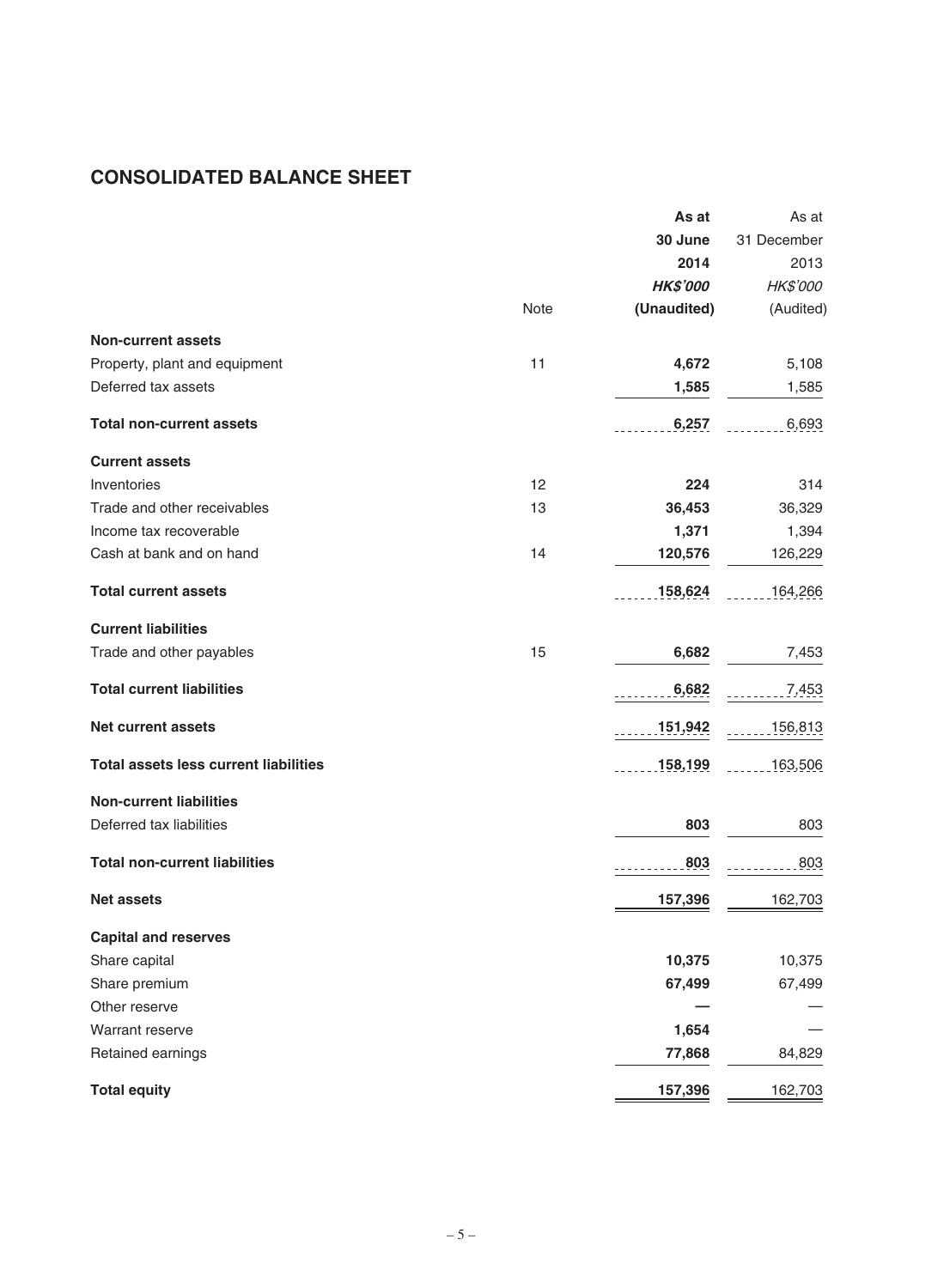# **CONSOLIDATED STATEMENT OF CHANGES IN EQUITY**

|                                   | <b>Share</b>    | <b>Share</b> | <b>Other</b>    | Warrant         | <b>Retained</b> | <b>Total</b> |
|-----------------------------------|-----------------|--------------|-----------------|-----------------|-----------------|--------------|
|                                   | capital         | premium      | reserve         | reserve         | earnings        | equity       |
|                                   | <b>HK\$'000</b> | HK\$'000     | <b>HK\$'000</b> | <b>HK\$'000</b> | <b>HK\$'000</b> | HK\$'000     |
|                                   | (Unaudited)     | (Unaudited)  | (Unaudited)     | (Unaudited)     | (Unaudited)     | (Unaudited)  |
| As at 1 January 2013              | 10,375          | 67,499       |                 |                 | 74,748          | 152,622      |
| Profit and total comprehensive    |                 |              |                 |                 |                 |              |
| income for the period             |                 |              |                 |                 | 9,153           | 9,153        |
| As at 30 June 2013                | 10,375          | 67,499       |                 |                 | 83,901          | 161,775      |
| As at 1 January 2014              | 10,375          | 67,499       |                 |                 | 84,829          | 162,703      |
| <b>Issue of unlisted warrants</b> |                 |              |                 | 2,000           |                 | 2,000        |
| <b>Expenses attributable</b>      |                 |              |                 |                 |                 |              |
| to issue of unlisted              |                 |              |                 |                 |                 |              |
| warrants                          |                 |              |                 | (346)           |                 | (346)        |
| (Loss) and total                  |                 |              |                 |                 |                 |              |
| comprehensive income              |                 |              |                 |                 |                 |              |
| for the period                    |                 |              |                 |                 | (6,961)         | (6, 961)     |
| As at 30 June 2014                | 10,375          | 67,499       |                 | 1,654           | 77,868          | 157,396      |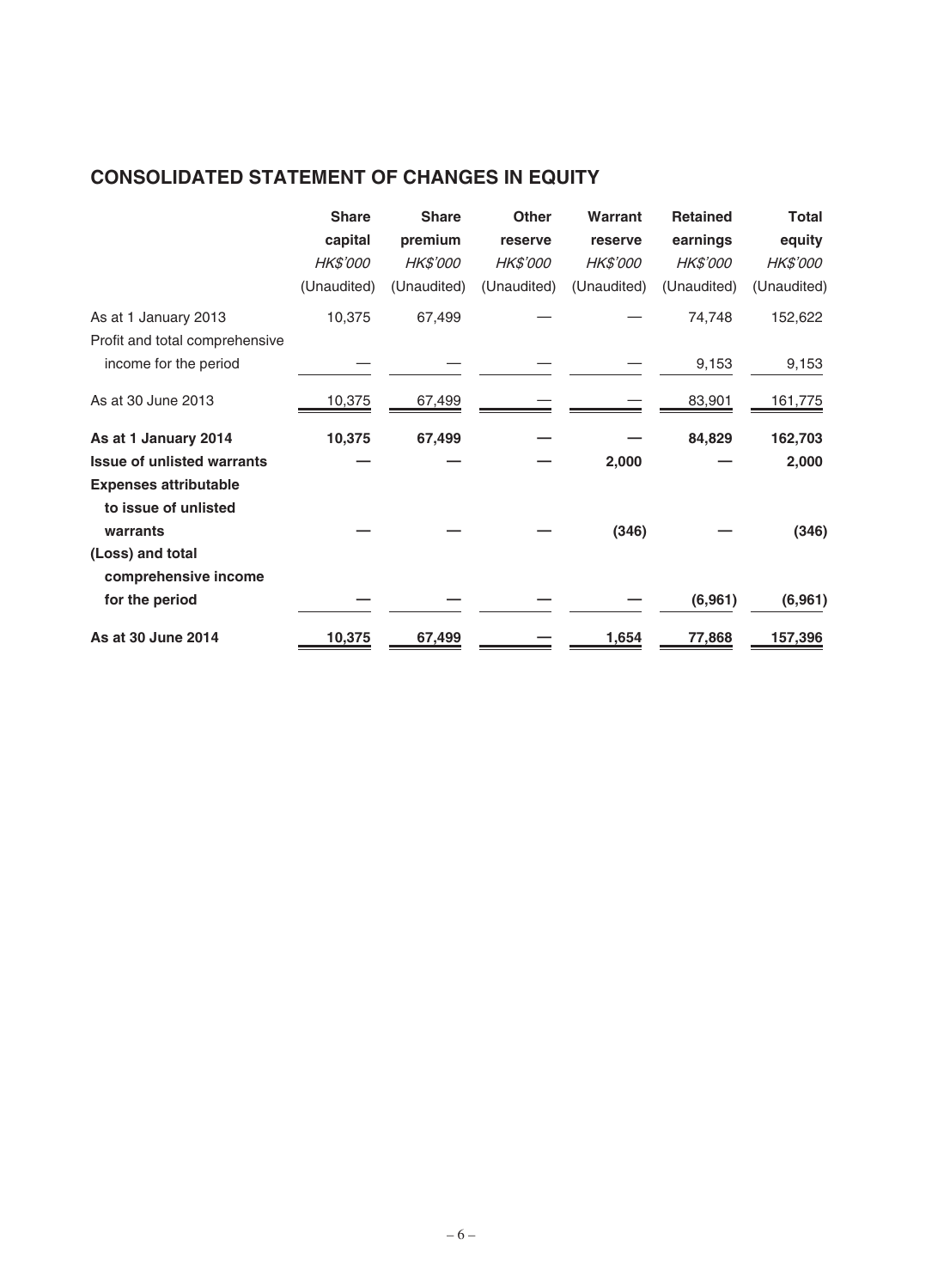# **CONDENSED CONSOLIDATED CASH FLOW STATEMENT**

|                                                        |      | For the six months<br>ended 30 June |                 |  |
|--------------------------------------------------------|------|-------------------------------------|-----------------|--|
|                                                        |      | 2014                                | 2013            |  |
|                                                        |      | <b>HK\$'000</b>                     | <i>HK\$'000</i> |  |
|                                                        | Note | (Unaudited)                         | (Unaudited)     |  |
| Net cash (used in)/generated from operating activities |      | (8, 412)                            | 17,288          |  |
| Cash flows from investing activities                   |      |                                     |                 |  |
| Decrease in long term fixed deposits                   |      | 73,979                              |                 |  |
| Other cash flows arising from investing activities     |      | 1,105                               | 117             |  |
| Net cash generated from investing activities           |      | 75,084                              | 117             |  |
| Cash flows from financing activities                   |      |                                     |                 |  |
| Net proceeds from issue of unlisted warrants           |      | 1,654                               |                 |  |
| Net cash generated from financing activities           |      | 1,654                               |                 |  |
| Net increase in cash and cash equivalents              |      | 68,326                              | 17,405          |  |
| Cash and cash equivalents at 1 January                 | 14   | 52,250                              | 108,858         |  |
| Cash and cash equivalents at 30 June                   | 14   | 120,576                             | 126,263         |  |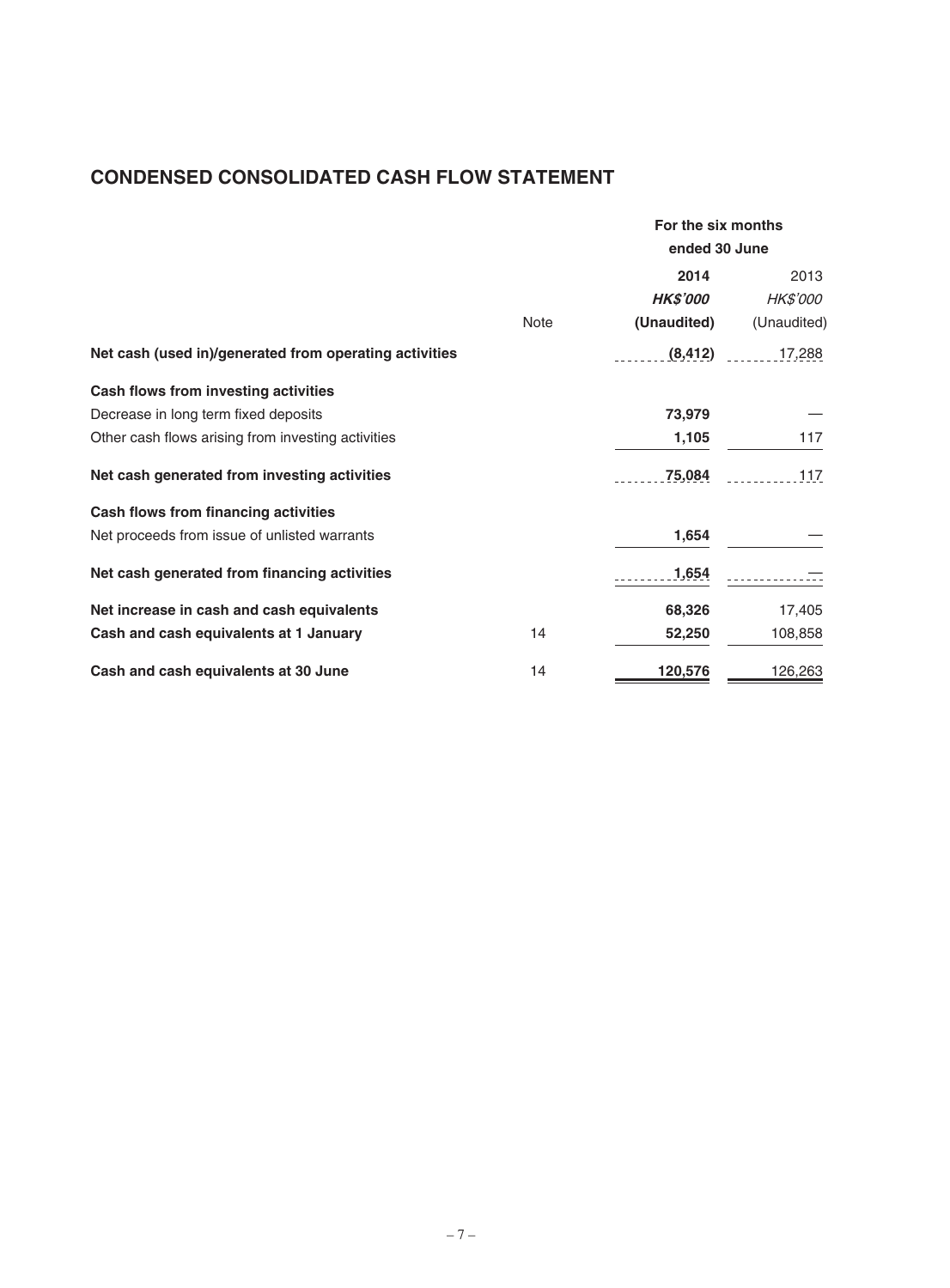# **NOTES TO THE UNAUDITED INTERIM FINANCIAL REPORT**

## **1. BACKGROUND OF THE COMPANY**

Directel Holdings Limited (the "Company") was incorporated in the Cayman Islands on 28 July 2009 as an exempted company with limited liability under the Companies Law, Chapter 22 (Law 3 of 1961, as consolidated and revised) of the Cayman Islands. The Company has established a place of business in Hong Kong and was registered in Hong Kong under Part XI of the Companies Ordinance as a non-Hong Kong company on 25 September 2009. On 2 June 2010, the Company listed its shares with a par value of HK\$0.01 each on the GEM of the Stock Exchange (the "Listing").

The Company and its subsidiaries are principally engaged in provision of telecommunications services.

#### **2. BASIS OF PREPARATION**

The interim financial report of the Group has been prepared in accordance with the applicable disclosure provisions of Chapter 18 of the Rules Governing the Listing of Securities on GEM of the Stock Exchange, and in compliance with International Accounting Standard 34 "Interim Financial Reporting" ("IAS 34") issued by the International Accounting Standards Board ("IASB"). It was authorised for issue on 11 August 2014.

The interim financial report of the Group has been prepared in accordance with the same accounting policies adopted in the Group's audited financial statements set out in the annual report for the year ended 31 December 2013, except for the accounting policy changes that are expected to be reflected in the 2014 annual financial statements. Details of these changes in accounting policies are set out in note 4.

The preparation of an interim financial report in conformity with IAS 34 requires management to make judgements, estimates and assumptions that affect the application of policies and reported amounts of assets and liabilities, income and expenses on a year to date basis. Actual results may differ from these estimates.

The Group's interim financial report contains condensed consolidated financial statements and selected explanatory notes. The notes include an explanation of events and transactions that are significant to an understanding of the changes in financial position and performance of the Group since the 2013 annual financial statements. The condensed consolidated interim financial statements and notes thereon do not include all of the information required for a full set of financial statements prepared in accordance with International Financial Reporting Standards ("IFRS").

The interim financial report for the six months ended 30 June 2014 is unaudited, but has been reviewed by the Company's audit committee.

The financial information relating to the financial year ended 31 December 2013 that is included in the interim financial report as being previously reported information does not constitute the Group's annual financial statements prepared under IFRS for that financial year but is derived from those financial statements. The Group's financial information relating to the financial year ended 31 December 2013 which is included in the annual report for the year ended 31 December 2013 is available at the Company's registered office. The independent auditor has expressed an unqualified opinion on those financial statements in the independent auditor's report included in the annual report for the year ended 31 December 2013.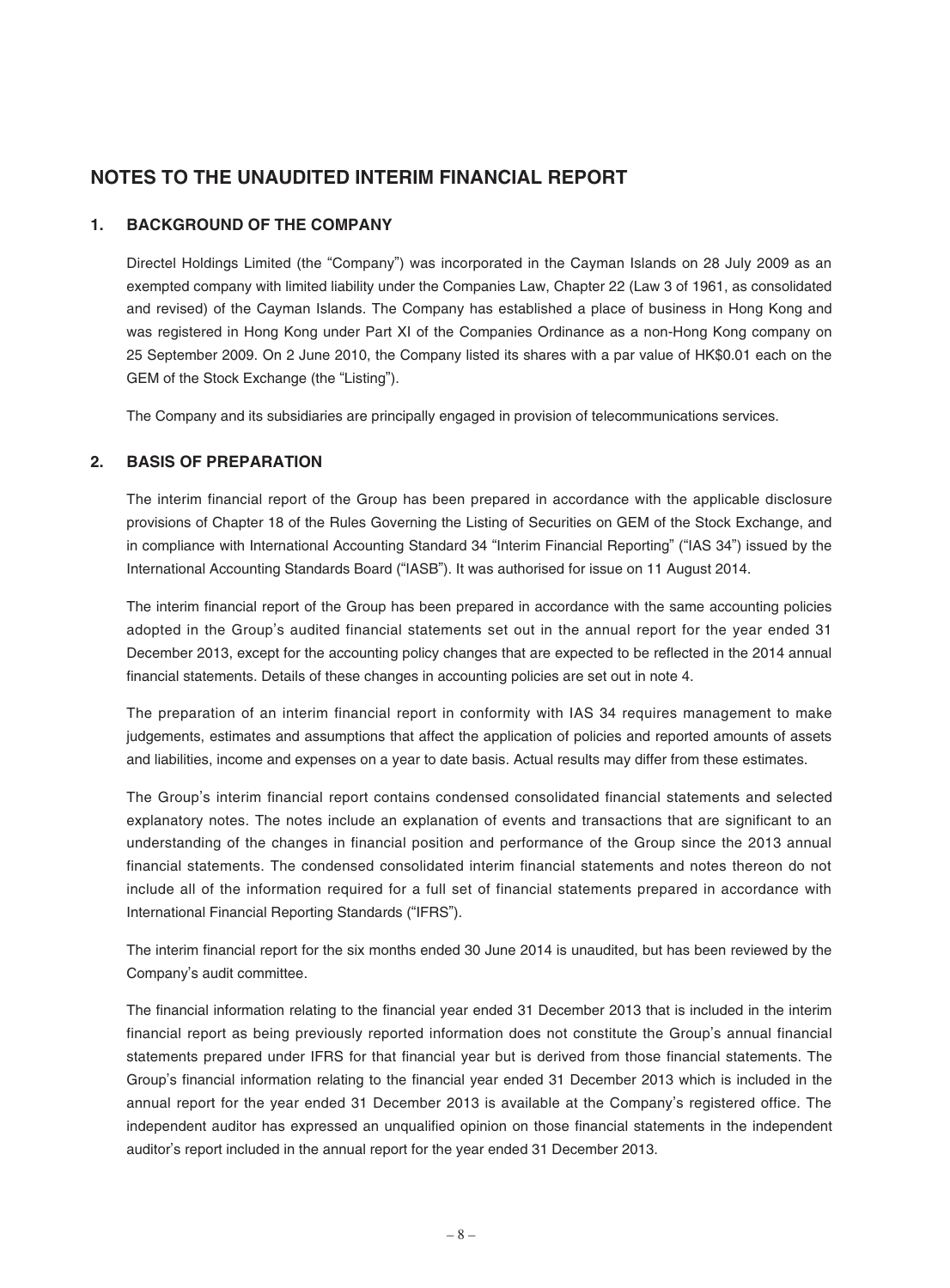### **3. SEGMENT REPORTING**

IFRS 8 "Operating Segments" introduces a "management approach" to segment reporting, i.e. the identification of segments and the preparation of segment information must be based on the internal reports that the entity's chief operating decision maker reviews regularly in allocating resources to segments and in assessing their performance.

The financial information provided to the chief operating decision maker does not contain profit or loss information of each service line and the chief operating decision maker reviews the operating results of the Group as a whole. Therefore, the operations of the Group constitute one single reportable segment.

#### **4. CHANGES IN ACCOUNTING POLICIES**

The IASB has issued certain amendments to IFRS and Interpretations that are first effective for the current accounting period of the Group and the Company. There have been no significant changes to the accounting policies adopted in the Group's financial statements as a result of these developments.

The Group has not adopted any new standard or interpretation that is not yet effective for the current accounting period.

# **5. TURNOVER**

|                                   | For the three months<br>ended 30 June |                 | For the six months<br>ended 30 June |                 |
|-----------------------------------|---------------------------------------|-----------------|-------------------------------------|-----------------|
|                                   | 2014                                  | 2013            | 2014                                | 2013            |
|                                   | <b>HKS'000</b>                        | <b>HK\$'000</b> | <b>HKS'000</b>                      | <b>HK\$'000</b> |
|                                   | (Unaudited)                           | (Unaudited)     | (Unaudited)                         | (Unaudited)     |
| Provision of telecommunications   |                                       |                 |                                     |                 |
| services                          | 4,938                                 | 15,555          | 10,458                              | 30,320          |
| Provision of telesales dealership |                                       |                 |                                     |                 |
| services                          | 9                                     | 124             | 55                                  | 254             |
|                                   | 4,947                                 | 15,679          | 10,513                              | 30,574          |
|                                   |                                       |                 |                                     |                 |

Revenue from transactions with external customers, including revenue derived from individual customers who are known to the Group to be subject to common control, amounting to 10% or more of the Group's aggregate turnover for each of the periods is as follows:

|                             | For the three months<br>ended 30 June |                 | For the six months<br>ended 30 June |                 |
|-----------------------------|---------------------------------------|-----------------|-------------------------------------|-----------------|
|                             | 2014                                  | 2013            | 2014                                | 2013            |
|                             | <b>HKS'000</b>                        | <b>HK\$'000</b> | <b>HKS'000</b>                      | <b>HK\$'000</b> |
|                             | (Unaudited)                           | (Unaudited)     | (Unaudited)                         | (Unaudited)     |
| The largest customer        | 2,033                                 | 5,339           | 4,239                               | 10,418          |
| The second largest customer |                                       | 3,263           |                                     | 6,621           |
| The third largest customer  |                                       | 2,562           |                                     | 4,905           |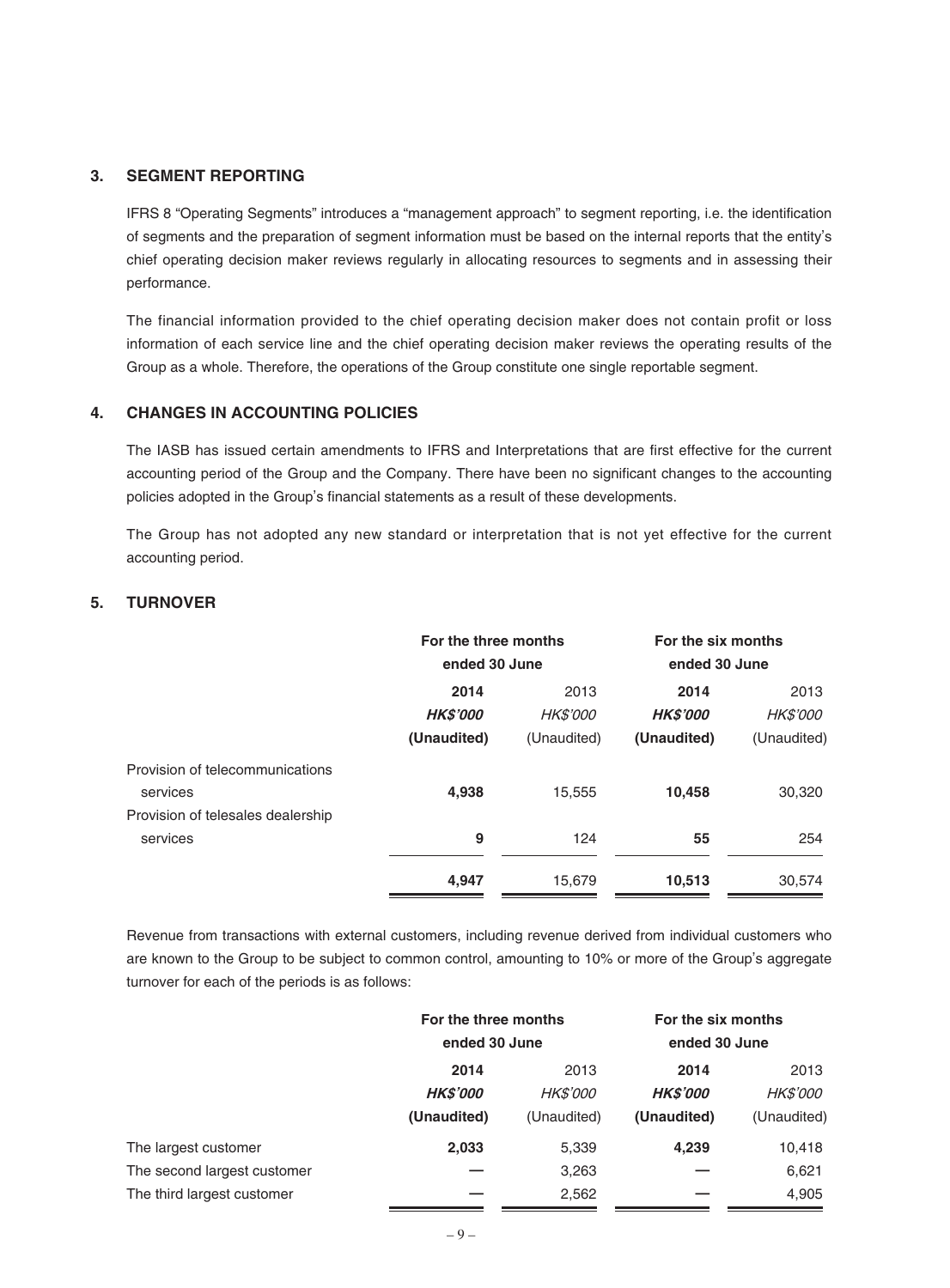# **6. FINANCE (COST)/INCOME**

|                                  | For the three months<br>ended 30 June |                 | For the six months<br>ended 30 June |                 |
|----------------------------------|---------------------------------------|-----------------|-------------------------------------|-----------------|
|                                  | 2014                                  | 2013            | 2014                                | 2013            |
|                                  | <b>HKS'000</b>                        | <b>HK\$'000</b> | <b>HKS'000</b>                      | <b>HK\$'000</b> |
|                                  | (Unaudited)                           | (Unaudited)     | (Unaudited)                         | (Unaudited)     |
| Interest income                  | 604                                   | 102             | 1,117                               | 136             |
| Net foreign exchange (loss)/gain | (47)                                  | 231             | (1, 319)                            | 311             |
|                                  | 557                                   | 333             | (202)                               | 447             |

# **7. (LOSS)/PROFIT BEFORE TAXATION**

(Loss)/profit before taxation is arrived at after charging:

|     |                                | For the three months |             | For the six months |             |
|-----|--------------------------------|----------------------|-------------|--------------------|-------------|
|     |                                | ended 30 June        |             | ended 30 June      |             |
|     |                                | 2014                 | 2013        | 2014               | 2013        |
|     |                                | <b>HK\$'000</b>      | HK\$'000    | <b>HK\$'000</b>    | HK\$'000    |
|     |                                | (Unaudited)          | (Unaudited) | (Unaudited)        | (Unaudited) |
| (a) | Staff costs:                   |                      |             |                    |             |
|     | Salaries, wages and other      |                      |             |                    |             |
|     | benefits                       | 872                  | 854         | 1,784              | 1,705       |
|     | Contributions to defined       |                      |             |                    |             |
|     | contribution retirement plan   | 33                   | 32          | 68                 | 65          |
|     |                                | 905                  | 886         | 1,852              | 1,770       |
| (b) | Other items:                   |                      |             |                    |             |
|     | Depreciation                   | 223                  | 230         | 448                | 460         |
|     | Licence charges                | 515                  | 723         | 1,086              | 1,437       |
|     | Operating lease charges        |                      |             |                    |             |
|     | in respect of                  |                      |             |                    |             |
|     | - rental of properties         | 141                  | 141         | 282                | 287         |
|     | - rental of transmission lines | 258                  | 260         | 516                | 518         |
|     | Auditors' remuneration         |                      |             |                    |             |
|     | - audit services               | 222                  | 216         | 444                | 433         |
|     | - tax services                 | 20                   | 22          | 39                 | 40          |
|     | <b>Utilities</b>               | 21                   | 19          | 37                 | 37          |
|     | Repair and maintenance         | 229                  | 261         | 461                | 508         |
|     | Cost of inventories            | 172                  | 197         | 335                | 354         |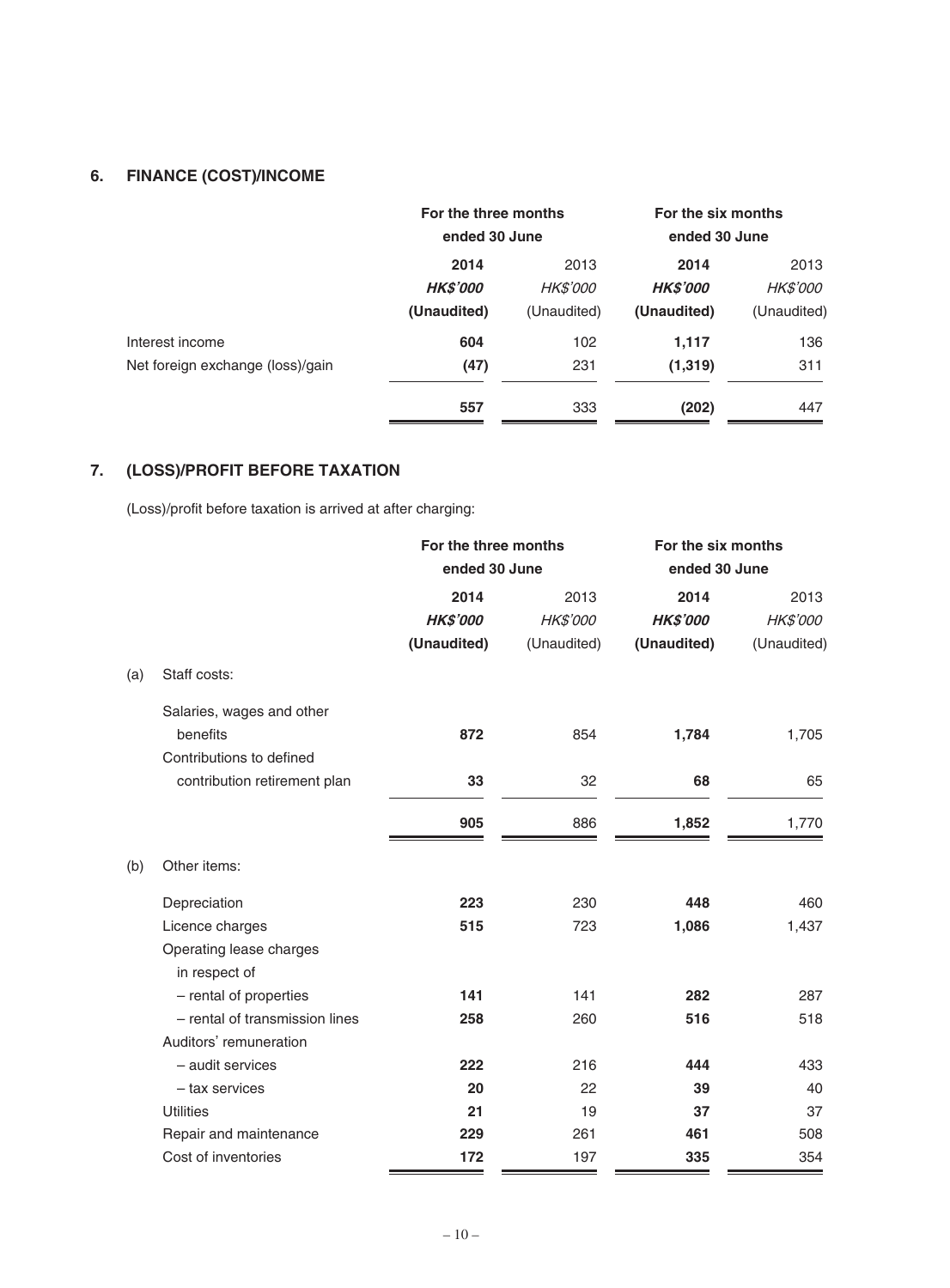## **8. INCOME TAX**

|                         | For the three months<br>ended 30 June |                 | For the six months<br>ended 30 June |                 |
|-------------------------|---------------------------------------|-----------------|-------------------------------------|-----------------|
|                         | 2014                                  | 2013            | 2014                                | 2013            |
|                         | <b>HK\$'000</b>                       | <b>HK\$'000</b> | <b>HK\$'000</b>                     | <i>HK\$'000</i> |
|                         | (Unaudited)                           | (Unaudited)     | (Unaudited)                         | (Unaudited)     |
| Current tax             |                                       |                 |                                     |                 |
| - Hong Kong Profits Tax | 9                                     | 781             | 23                                  | 1,529           |
| Deferred tax            |                                       | 156             |                                     | 300             |
|                         | 9                                     | 937             | 23                                  | 1,829           |

The Company's Hong Kong subsidiaries are subject to Hong Kong Profits Tax. In addition, whilst the Company and Elitel Limited are incorporated in the Cayman Islands, they are considered as having a presence in Hong Kong for tax purpose since they are primarily managed and controlled in Hong Kong. Accordingly, they are subject to tax on an entity basis on income arising in or derived from Hong Kong. The provision for Hong Kong Profits Tax for the three months and the six months ended 30 June 2014 is calculated at 16.5% (three months and six months ended 30 June 2013: 16.5%) of the estimated assessable profits for the periods. The payments of dividends by Hong Kong companies are not subject to any Hong Kong withholding tax.

Deferred tax assets are recognised for tax losses carried forward to the extent that realisation of the related tax benefit through future taxable profit is probable. The Group did not recognise the potential unaudited deferred tax asset in respect of loss amounting to approximately HK\$9,585,000 (six month ended 30 June 2013: Nil) that can be carried forward against future taxable profit. The tax loss does not expire under current tax legislation.

## **9. DIVIDEND**

The Board does not recommend any payment of an interim dividend for the six months ended 30 June 2014. No interim dividend was paid in respect of the six months ended 30 June 2013.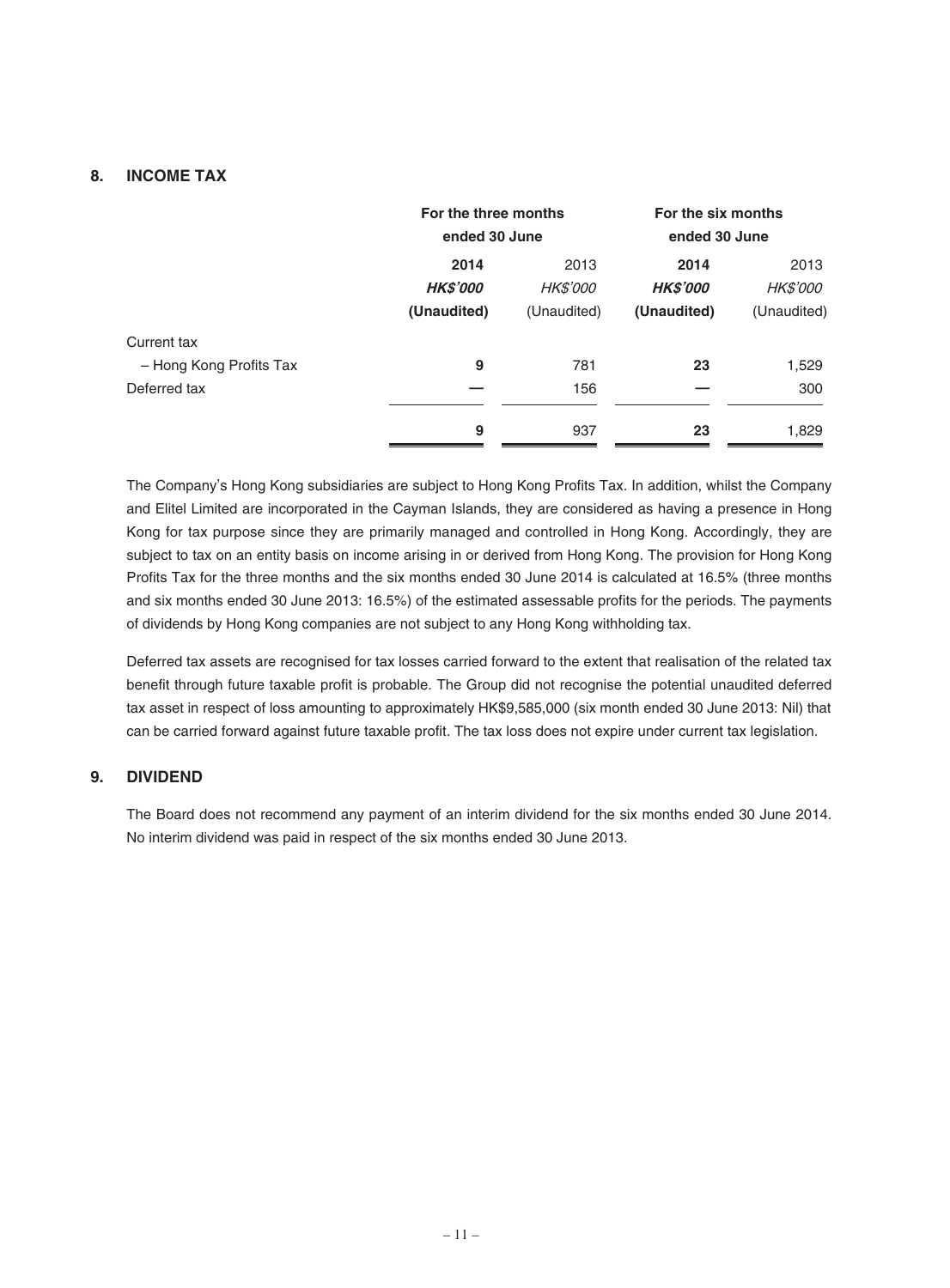# **10. (LOSS)/EARNINGS PER SHARE**

#### **(a) Basic (loss)/earnings per share**

The calculation of basic (loss)/earnings per share for the three months ended 30 June 2014 is based on the unaudited loss attributable to ordinary equity shareholders of the Company of approximately HK\$2,996,000 (three months ended 30 June 2013: profit of approximately HK\$4,639,000) and the weighted average number of 1,037,500,000 ordinary shares in issue during the period (three months ended 30 June 2013: 1,037,500,000 ordinary shares).

The calculation of basic (loss)/earnings per share for the six months ended 30 June 2014 is based on the unaudited loss attributable to ordinary equity shareholders of the Company of approximately HK\$6,961,000 (six months ended 30 June 2013: profit of approximately HK\$9,153,000) and the weighted average number of 1,037,500,000 ordinary shares in issue during the period (six months ended 30 June 2013: 1,037,500,000 ordinary shares).

#### **(b) Diluted (loss)/earnings per share**

There were no potential dilutive ordinary shares for each of the three months and the six months ended 30 June 2013, and therefore, diluted earnings per share are the same as the basic earnings per share.

Diluted (loss) per share is the same as basic (loss) per share for the three months and the six months ended 30 June 2014 as the potential ordinary shares under the unlisted warrants have anti-dilutive effects on the basic (loss) per share.

### **11. PROPERTY, PLANT AND EQUIPMENT**

During the six months ended 30 June 2014, the Group acquired items of property, plant and equipment with an aggregate cost of approximately HK\$12,000 (six months ended 30 June 2013: approximately HK\$19,000).

## **12. INVENTORIES**

|                   | As at           | As at           |
|-------------------|-----------------|-----------------|
|                   | 30 June         | 31 December     |
|                   | 2014            | 2013            |
|                   | <b>HK\$'000</b> | <b>HK\$'000</b> |
|                   | (Unaudited)     | (Audited)       |
| SIM cards         | 199             | 283             |
| Recharge vouchers | 25              | 31              |
|                   | 224             | 314             |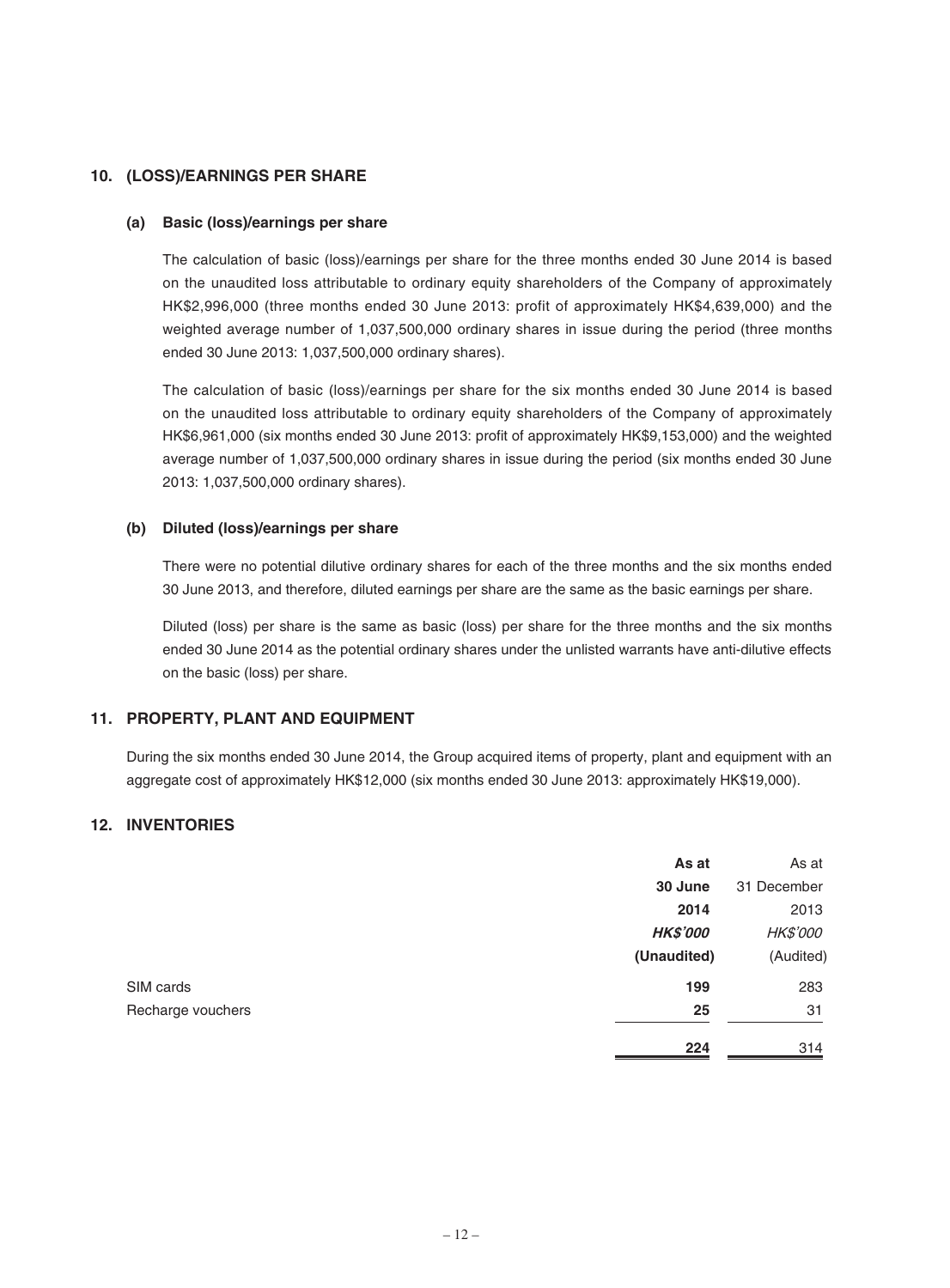### **13. TRADE AND OTHER RECEIVABLES**

|                                    | As at           | As at       |
|------------------------------------|-----------------|-------------|
|                                    | 30 June         | 31 December |
|                                    | 2014            | 2013        |
|                                    | <b>HK\$'000</b> | HK\$'000    |
|                                    | (Unaudited)     | (Audited)   |
| Trade receivables                  |                 |             |
| - amounts due from third parties   | 30,128          | 30,318      |
| less: allowance for doubtful debts | (15)            | (38)        |
|                                    | 30,113          | 30,280      |
| Other receivables and prepayments  |                 |             |
| - other receivables                | 4,472           | 4,345       |
| - deposits and prepayments         | 1,868           | 1,704       |
|                                    | 6,340           | 6,049       |
|                                    | 36,453          | 36,329      |

Generally, provision of mobile phone services to the Group's major customers, including major mobile network operators and its dealers, are made in an open account with credit terms up to 30 days after the date of invoice. Subject to negotiations, credit terms could be extended to two to four months for certain customers with wellestablished trading and payment records on a case-by-case basis. Provision of mobile phone services to the Group's pre-paid users are made with payment in advance, whereas post-paid users are made in an open account with credit terms up to 12 days after the date of invoice. Payments for provision of telesales dealership services are made in bullet payments within one to five months after rendering of services.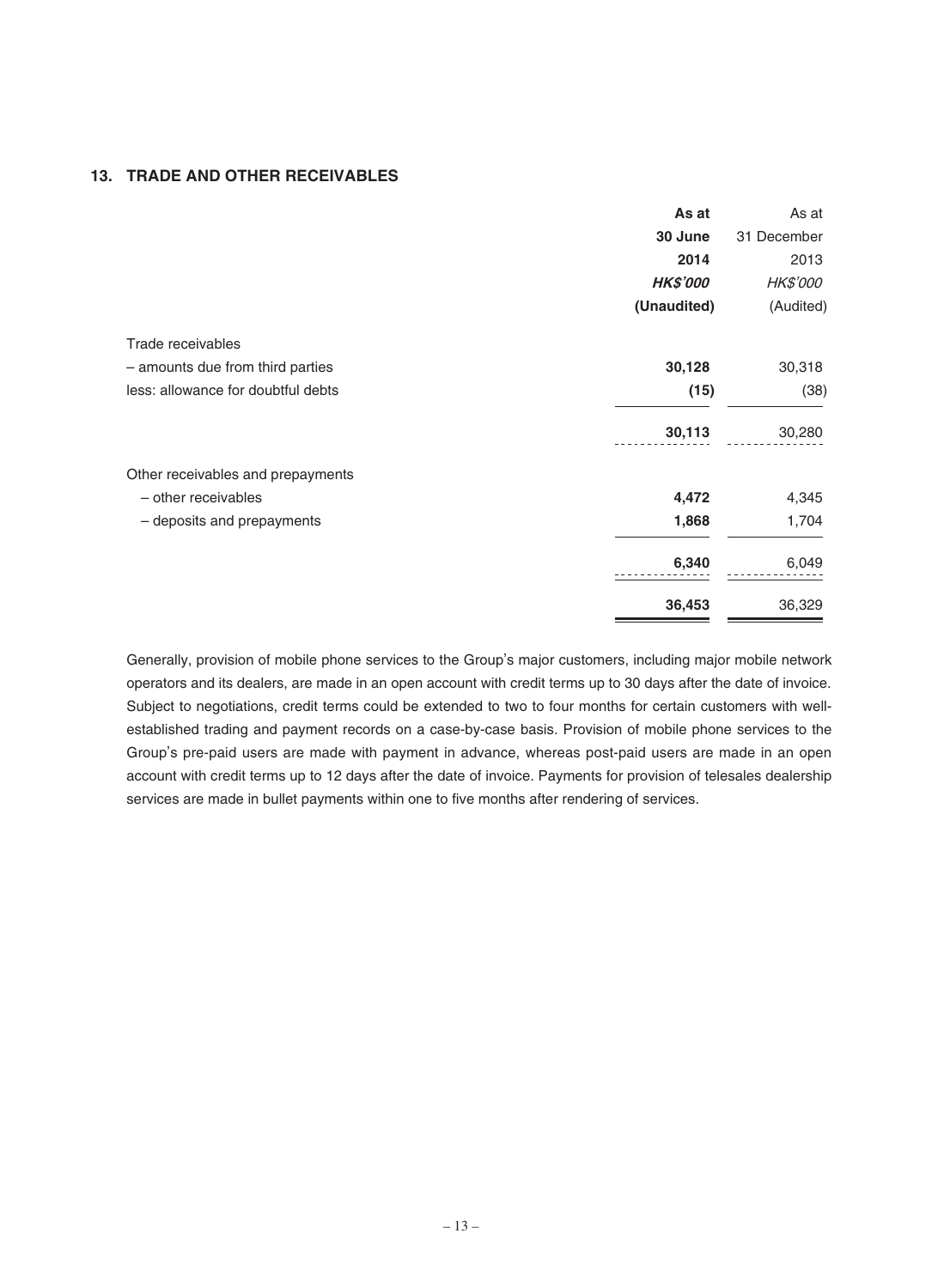# **13. TRADE AND OTHER RECEIVABLES (Continued)**

## **(a) Ageing analysis**

Included in trade receivables are trade debtors (net of allowance for doubtful debts) with the following ageing analysis by billing date as of the balance sheet date:

|                                      | As at           | As at           |
|--------------------------------------|-----------------|-----------------|
|                                      | 30 June         | 31 December     |
|                                      | 2014            | 2013            |
|                                      | <b>HK\$'000</b> | <b>HK\$'000</b> |
|                                      | (Unaudited)     | (Audited)       |
| Within 1 month                       | 1,144           | 1,603           |
| Over 1 month but less than 3 months  | 2,487           | 4,504           |
| Over 3 months but less than 6 months | 2,973           | 5,843           |
| Over 6 months but less than 1 year   | 5,499           | 5,976           |
| Over 1 year                          | 18,010          | 12,354          |
|                                      | 30,113          | 30,280          |

Included in trade receivables are trade debtors with the following ageing analysis by due date as of the balance sheet date:

|                                                     | As at           | As at           |
|-----------------------------------------------------|-----------------|-----------------|
|                                                     | 30 June         | 31 December     |
|                                                     | 2014            | 2013            |
|                                                     | <b>HK\$'000</b> | <b>HK\$'000</b> |
|                                                     | (Unaudited)     | (Audited)       |
| Current                                             | 1,116           | 1,603           |
| Less than 1 month past due                          | 1,344           | 2,138           |
| 1 to 3 months past due                              | 2,008           | 5,405           |
| More than 3 months but less than 12 months past due | 8,474           | 9,687           |
| More than 12 months past due                        | 17,186          | 11,485          |
|                                                     | 30,128          | 30,318          |
| Less: allowance for doubtful debts                  | (15)            | (38)            |
|                                                     | 30,113          | 30,280          |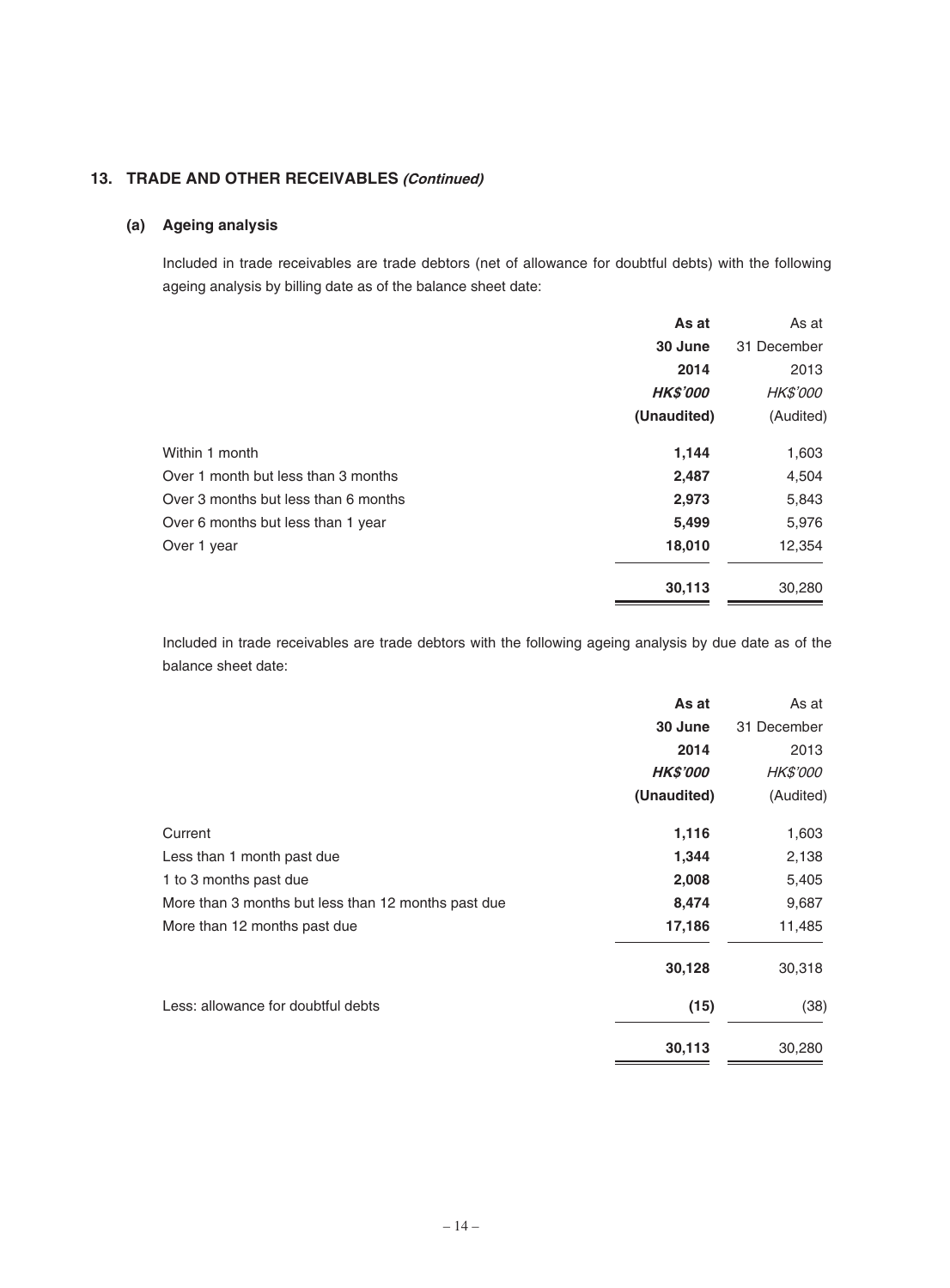# **13. TRADE AND OTHER RECEIVABLES (Continued)**

#### **(b) Trade receivables that are not impaired**

The ageing analysis of trade receivables by due date that are neither individually nor collectively considered to be impaired are as follows:

|                                                     | As at           | As at           |
|-----------------------------------------------------|-----------------|-----------------|
|                                                     | 30 June         | 31 December     |
|                                                     | 2014            | 2013            |
|                                                     | <b>HK\$'000</b> | <b>HK\$'000</b> |
|                                                     | (Unaudited)     | (Audited)       |
| Neither past due nor impaired                       | 1,116           | 1,603           |
| Less than 1 month past due                          | 1,344           | 2,138           |
| 1 to 3 months past due                              | 2,008           | 5,405           |
| More than 3 months but less than 12 months past due | 8,474           | 9,686           |
| More than 12 months past due                        | 17,171          | 11,448          |
|                                                     | 28,997          | 28,677          |
|                                                     | 30,113          | 30,280          |

Trade receivables that were neither past due nor impaired relate to customers for whom there was no recent history of default. Trade receivables that were past due but not impaired relate to a number of independent customers that have a good repayment track record with the Group. Based on past experience, management are of the view that no impairment allowance is necessary in respect of these balances as there has not been a significant change in credit quality and the balances are still considered fully recoverable. The Group does not hold any collateral over these balances.

In particular, the trade receivables as at 30 June 2014 included amounts due from a mobile network operator in China ("that MNO") amounting to approximately HK\$27,602,000, of which HK\$7,991,000 and HK\$17,043,000 fell into "More than 3 months but less than 12 months past due" and "More than 12 months past due", respectively. The credit terms of 30 days were granted by the Group to that MNO as it is in line with the credit policy of the Group whilst the delay in settlement by that MNO renders the actual credit period longer than the contractual credit period, the Directors consider that (i) the MNO, being a subsidiary of a company which is listed on the Main Board of the Stock Exchange and the New York Stock Exchange, is a reputable company in China; (ii) the Group has established long term ongoing business relationship with that MNO; (iii) the Group has been able to receive amounts due from that MNO without any disputes or balances requiring to be written off; and (iv) the Group has been conducting constant and positive dialogue with that MNO in relation to the settlement of the outstanding balances. Taking into account the above, the Directors are confident that that MNO would fulfill its payment obligations and no impairment allowance is considered necessary as at 30 June 2014.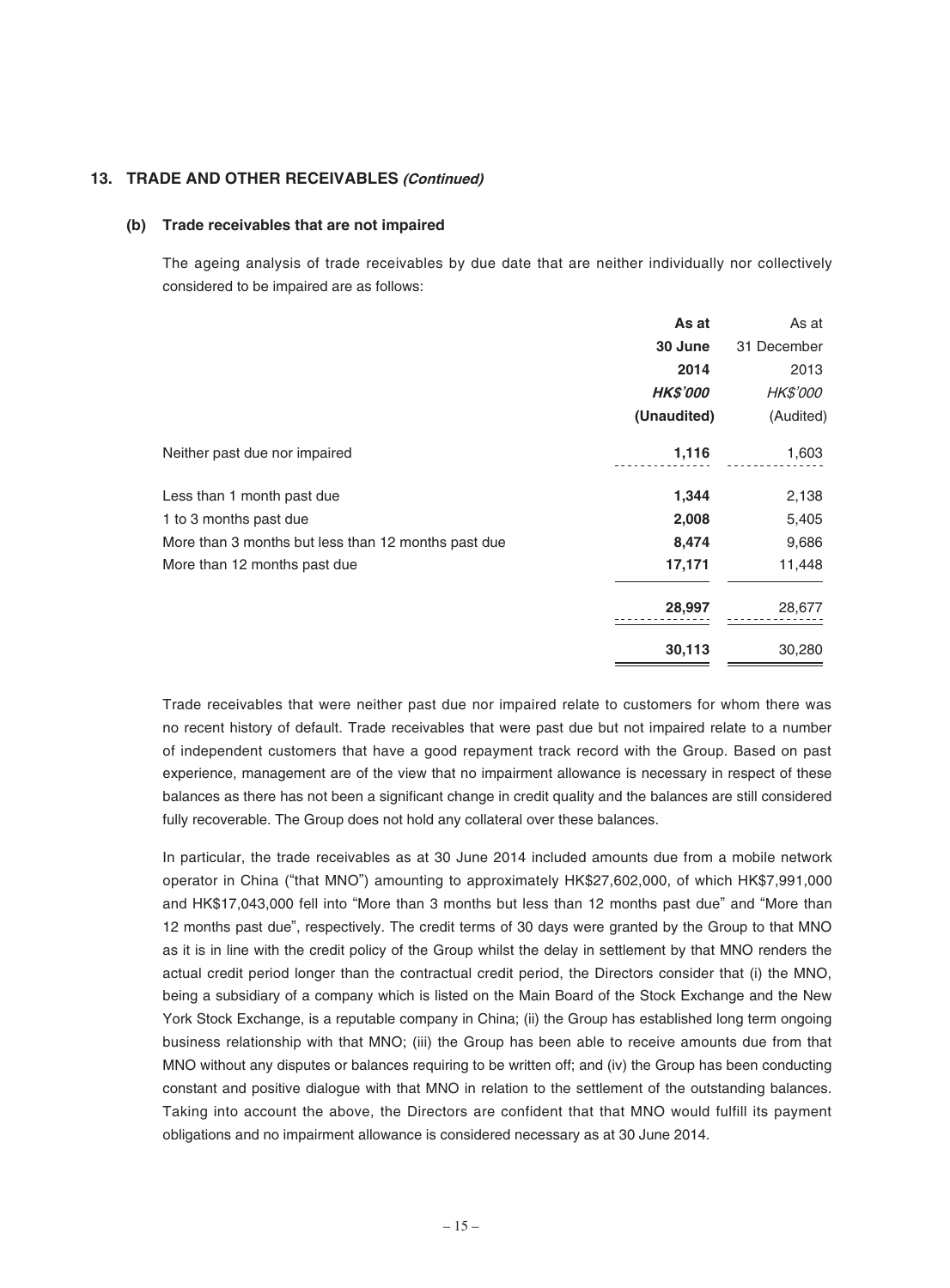# **14. CASH AT BANK AND ON HAND**

|                                                              | As at           | As at           |
|--------------------------------------------------------------|-----------------|-----------------|
|                                                              | 30 June         | 31 December     |
|                                                              | 2014            | 2013            |
|                                                              | <b>HK\$'000</b> | <b>HK\$'000</b> |
|                                                              | (Unaudited)     | (Audited)       |
| Cash and cash equivalents at end of period/year              |                 |                 |
| Current and savings accounts                                 | 19,967          | 20,749          |
| Fixed deposits – maturity within three months at acquisition | 100,598         | 31,479          |
| Cash on hand                                                 | 11              | 22              |
| Cash and cash equivalents in the                             |                 |                 |
| consolidated cash flow statement                             | 120,576         | 52,250          |
| Fixed deposits – maturity over three months at acquisition   |                 | 73,979          |
| Cash at bank and on hand                                     |                 |                 |
| in the balance sheet                                         | 120,576         | 126,229         |

# **15. TRADE AND OTHER PAYABLES**

|                                 | As at           | As at           |
|---------------------------------|-----------------|-----------------|
|                                 | 30 June         | 31 December     |
|                                 | 2014            | 2013            |
|                                 | <b>HK\$'000</b> | <b>HK\$'000</b> |
|                                 | (Unaudited)     | (Audited)       |
| Trade payables                  |                 |                 |
| - amount due to a related party | 62              | 80              |
| - amounts due to third parties  | 2,859           | 3,672           |
|                                 | 2,921           | 3,752           |
| Other payables                  |                 |                 |
| - accrued charges and deposits  | 2,398           | 2,105           |
| - deferred income               | 1,363           | 1,596           |
|                                 | 3,761           | 3,701           |
|                                 | 6,682           | 7,453           |

The amounts due to a related party are unsecured, interest free and repayable on demand.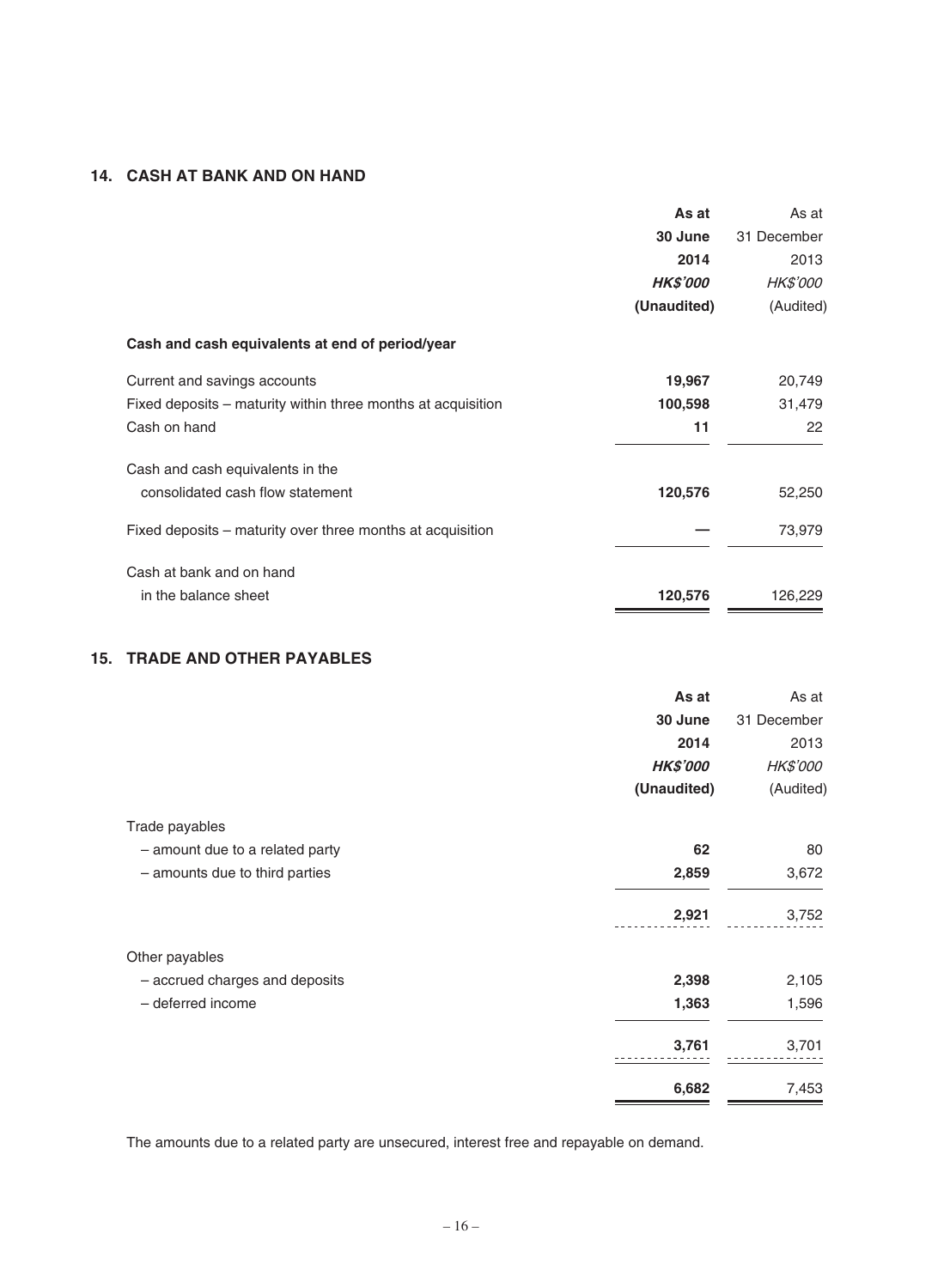# **15. TRADE AND OTHER PAYABLES** (Continued)

Included in trade and other payables are trade creditors with the following ageing analysis by transaction date as of the balance sheet date:

| As at           | As at           |
|-----------------|-----------------|
| 30 June         | 31 December     |
| 2014            | 2013            |
| <b>HK\$'000</b> | <b>HK\$'000</b> |
| (Unaudited)     | (Audited)       |
| 1,142           | 1,244           |
| 1,779           | 2,508           |
| 2,921           | 3,752           |
|                 |                 |

# **16. COMMITMENTS**

(a) Capital commitments outstanding not provided for in the interim financial report were as follows:

|                | As at           | As at           |
|----------------|-----------------|-----------------|
|                | 30 June         | 31 December     |
|                | 2014            | 2013            |
|                | <b>HK\$'000</b> | <b>HK\$'000</b> |
|                | (Unaudited)     | (Audited)       |
| Contracted for | 946             | 735             |

(b) The total future minimum lease payments under non-cancellable operating leases are payable as follows:

|                                 | As at 30 June 2014  |                 | As at 31 December 2013 |                 |
|---------------------------------|---------------------|-----------------|------------------------|-----------------|
|                                 | <b>Transmission</b> |                 |                        | Transmission    |
|                                 | <b>Properties</b>   | lines           | Properties             | lines           |
|                                 | <b>HK\$'000</b>     | <b>HK\$'000</b> | <b>HK\$'000</b>        | <i>HK\$'000</i> |
|                                 | (Unaudited)         | (Unaudited)     | (Audited)              | (Audited)       |
| Within 1 year                   | 264                 | 750             | 528                    | 604             |
| After 1 year but within 5 years |                     | 521             |                        | 90              |
|                                 | 264                 | 1,271           | 528                    | 694             |

The Group is the lessee in respect of a number of properties and transmission lines held under operating lease agreements. The leases typically run for an initial period of one to three years, with an option to renew the lease when all terms are renegotiated. None of the leases includes contingent rentals.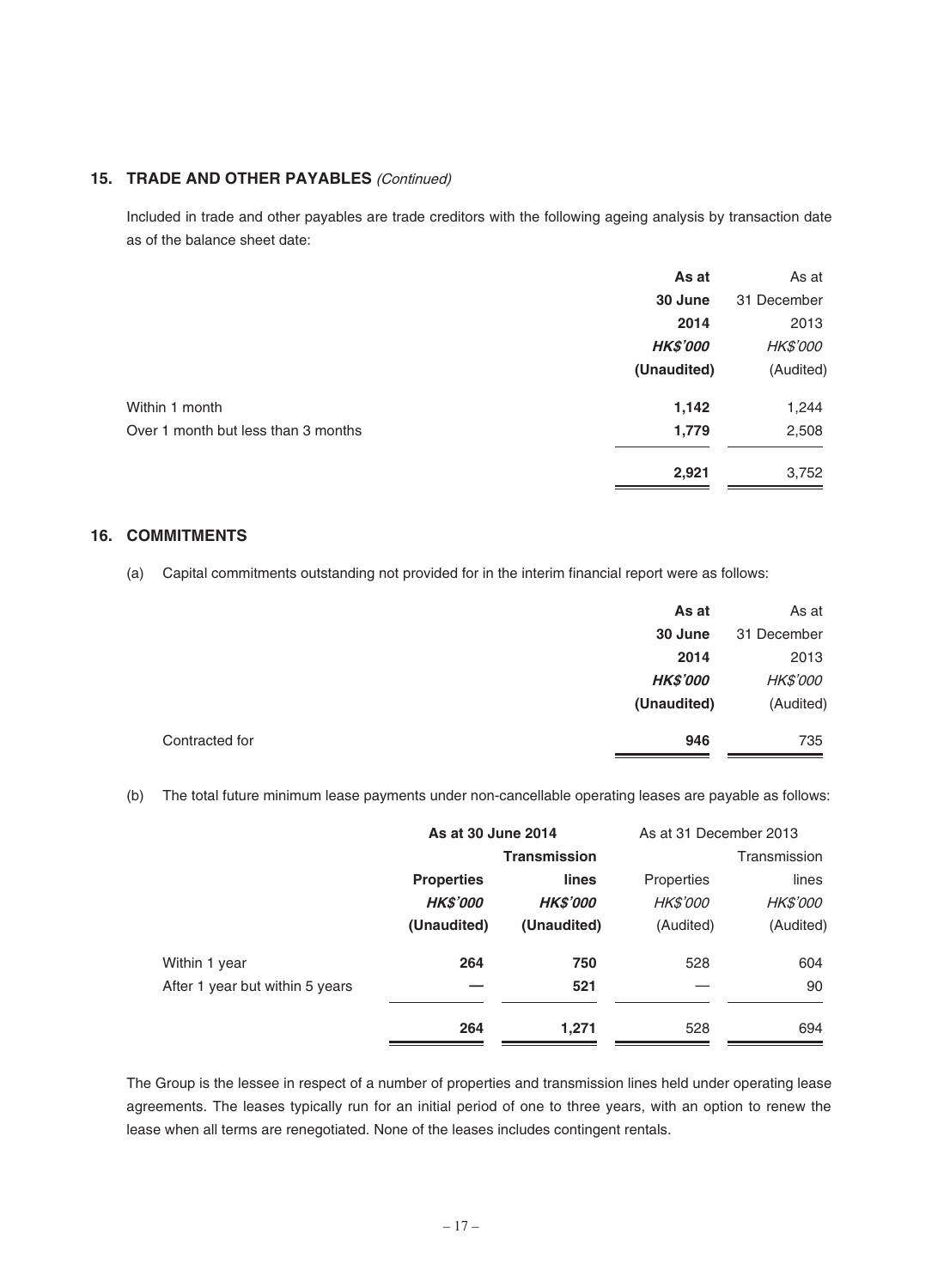# **17. MATERIAL RELATED PARTY TRANSACTIONS**

#### **(a) Relationship between the Group and related parties**

- (i) Controlling shareholders of the Group
	- ‧ Li Kin Shing
	- ‧ Kwok King Wa
- (ii) Subject to common control from controlling shareholders
	- ‧ China Elite Information Technology Ltd.
	- ‧ Directel Limited
	- ‧ Fastary Limited
	- ‧ International Elite Ltd.
	- ‧ International Elite Limited Macao Commercial Offshore
	- PacificNet Communications Limited Macao Commercial Offshore
	- ‧ Sunward Telecom Limited (incorporated in the BVI)
	- ‧ Sunward Telecom Limited (incorporated in the Cayman Islands)
	- ‧ Talent Group (International) Limited
	- ‧ Talent Information Engineering Co. Limited
	- ‧ Target Link Enterprises Limited
	- ‧ Xiamen Elite Electric Co., Ltd.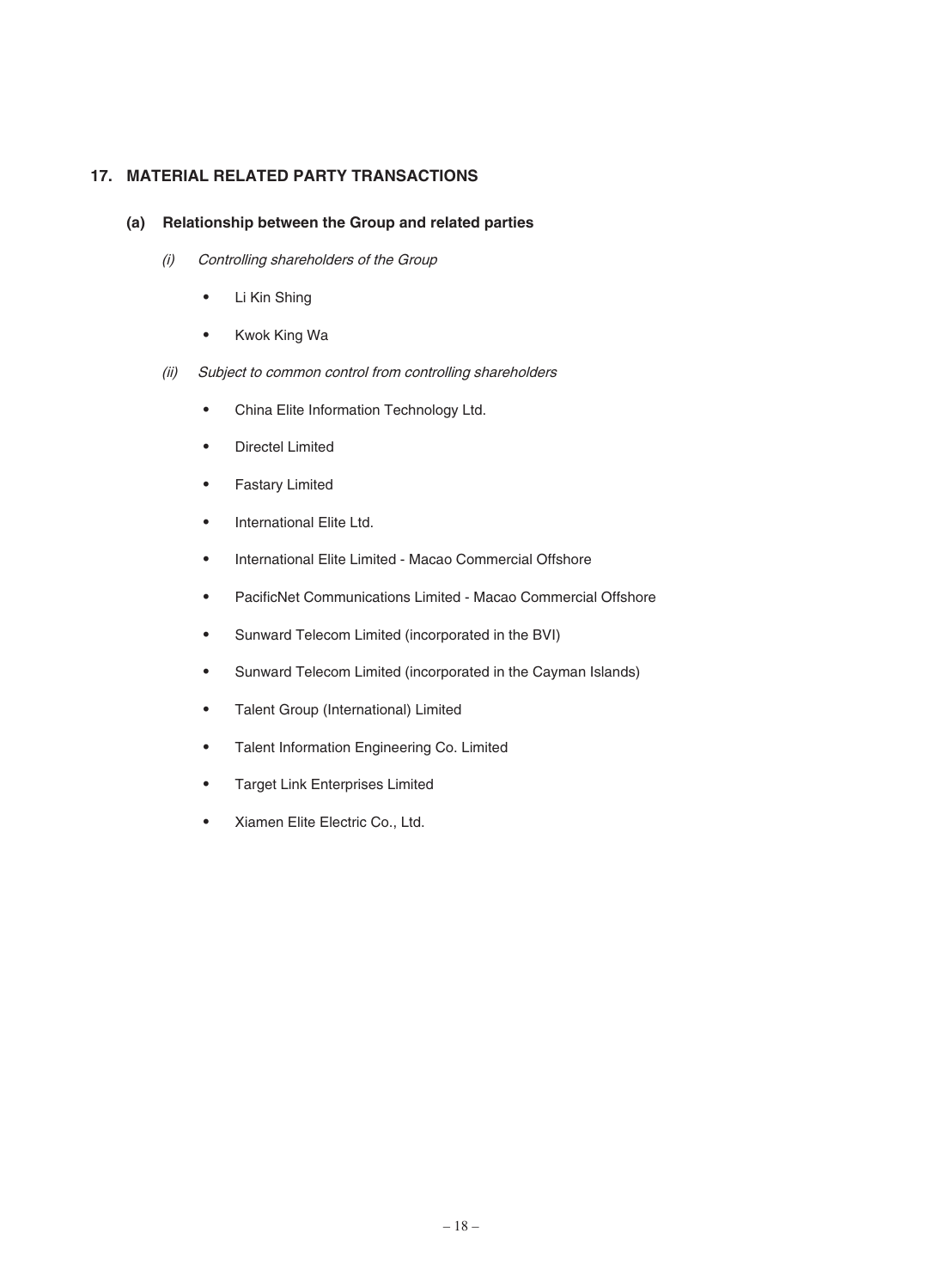# **17. MATERIAL RELATED PARTY TRANSACTIONS** (Continued)

#### **(b) Transactions**

The Group entered into the following material related party transactions:

|                                     | For the three months<br>ended 30 June |                 | For the six months<br>ended 30 June |                 |
|-------------------------------------|---------------------------------------|-----------------|-------------------------------------|-----------------|
|                                     | 2014                                  | 2013            | 2014                                | 2013            |
|                                     | <b>HK\$'000</b>                       | <i>HK\$'000</i> | <b>HK\$'000</b>                     | <b>HK\$'000</b> |
|                                     | (Unaudited)                           | (Unaudited)     | (Unaudited)                         | (Unaudited)     |
| <b>Continuing after the Listing</b> |                                       |                 |                                     |                 |
| Services rendered (i)               | 283                                   | 358             | 603                                 | 725             |
| Rental of properties (ii)           | 132                                   | 132             | 264                                 | 264             |

#### Notes:

- (i) Services rendered by related parties are related to telesales services, customer hotline services, built-insecretarial services, development and maintenance of Company's website and data processing and billing management services.
- (ii) The Group leased certain properties under operating lease from a related party, Talent Information Engineering Co. Limited, at an aggregate monthly rental of approximately HK\$44,000 from 1 January 2012 to 31 December 2014.

The directors of the Company are of the opinion that the above transactions with related parties were conducted on terms and conditions that are mutually agreed in the ordinary course of the Group's business.

#### **(c) Balances with a related party**

As at the respective balance sheet dates, the Group had the following balances with a related party:

|                               | As at           | As at           |
|-------------------------------|-----------------|-----------------|
|                               | 30 June         | 31 December     |
|                               | 2014            | 2013            |
|                               | <b>HK\$'000</b> | <b>HK\$'000</b> |
|                               | (Unaudited)     | (Audited)       |
| Amount due to a related party |                 |                 |
| $-$ trade                     | 62              | 80              |
|                               |                 |                 |

Notes: The amount due to a related party is unsecured, interest free and repayable on demand and is included in "Trade and other payables" (note 15).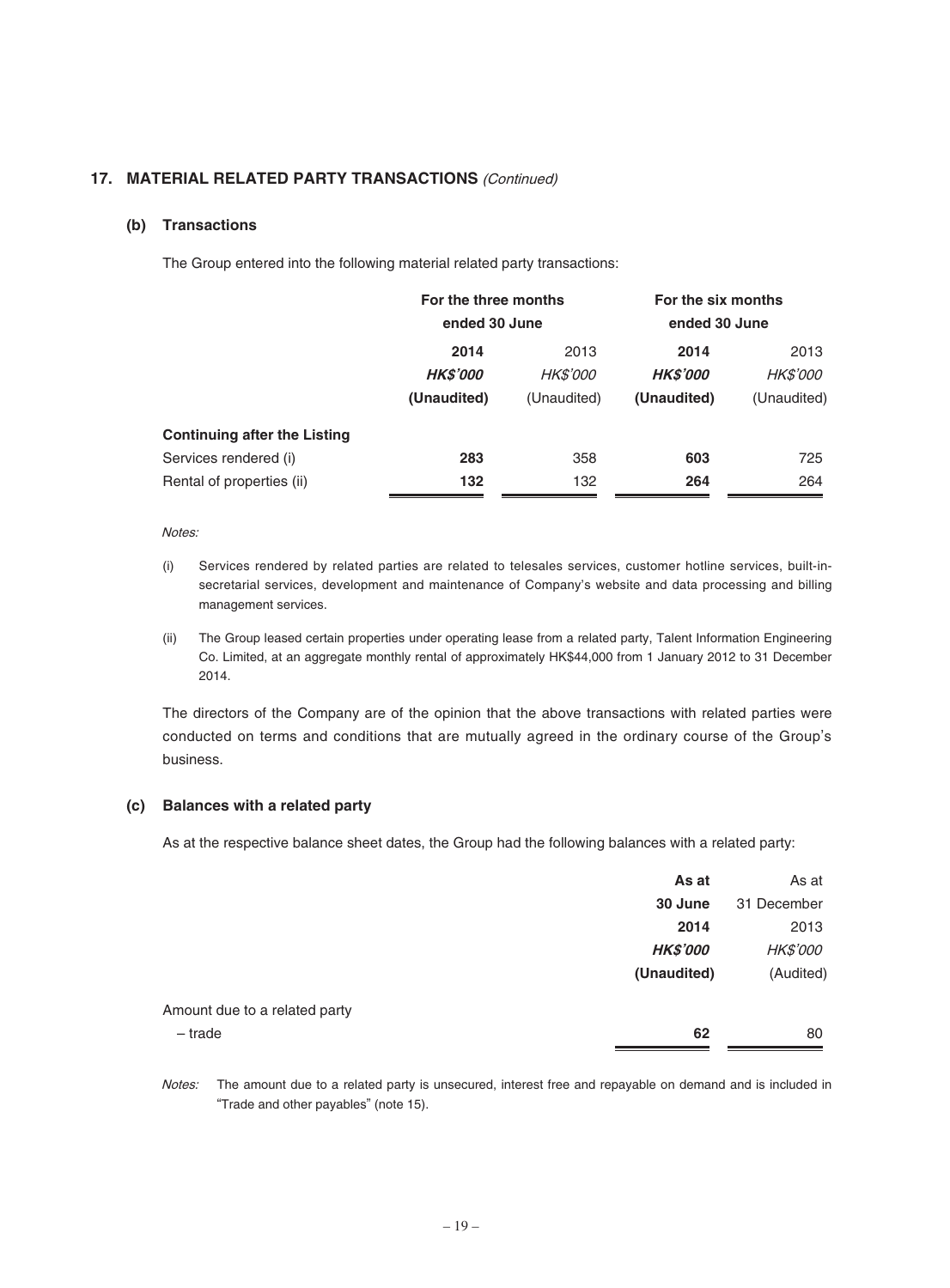# **17. MATERIAL RELATED PARTY TRANSACTIONS** (Continued)

#### **(d) Key management personnel remuneration**

Remuneration for key management personnel of the Group, including amounts paid to the Group's directors and certain of the individuals with highest emoluments, is as follows:

|                               | For the three months<br>ended 30 June |                 | For the six months<br>ended 30 June |                 |
|-------------------------------|---------------------------------------|-----------------|-------------------------------------|-----------------|
|                               |                                       |                 |                                     |                 |
|                               | 2014                                  | 2013            | 2014                                | 2013            |
|                               | <b>HK\$'000</b>                       | <b>HK\$'000</b> | <b>HK\$'000</b>                     | <i>HK\$'000</i> |
|                               | (Unaudited)                           | (Unaudited)     | (Unaudited)                         | (Unaudited)     |
| Short-term employee benefits  | 506                                   | 503             | 1,012                               | 1,007           |
| Contributions to defined      |                                       |                 |                                     |                 |
| contributions retirement plan | 17                                    | 17              | 33                                  | 33              |
|                               | 523                                   | 520             | 1,045                               | 1,040           |

# **18. CONTINGENT LIABILITIES**

Elitel Limited, a wholly owned subsidiary of the Company, has previously failed to register as a non-Hong Kong company within the prescribed time limit under Part XI of the Hong Kong Companies Ordinance, that is, within one month of establishment of the place of business in Hong Kong in November 2002. Elitel Limited has subsequently notified the Companies Registry regarding such matter and rectified the late registration by October 2009.

As at the date of this announcement, there is a possibility that the Companies Registry may still take action against Elitel Limited in relation to the late registration and that Elitel Limited may be subject to a penalty in this respect, though no action has been taken by the Companies Registry against Elitel Limited to date. During the period ended 30 June 2014, no action has been taken against the Group by the Companies Registry in respect of this matter.

The Group did not recognise any provision in respect of the abovementioned issue as the amount of the obligation cannot be measured with sufficient reliability.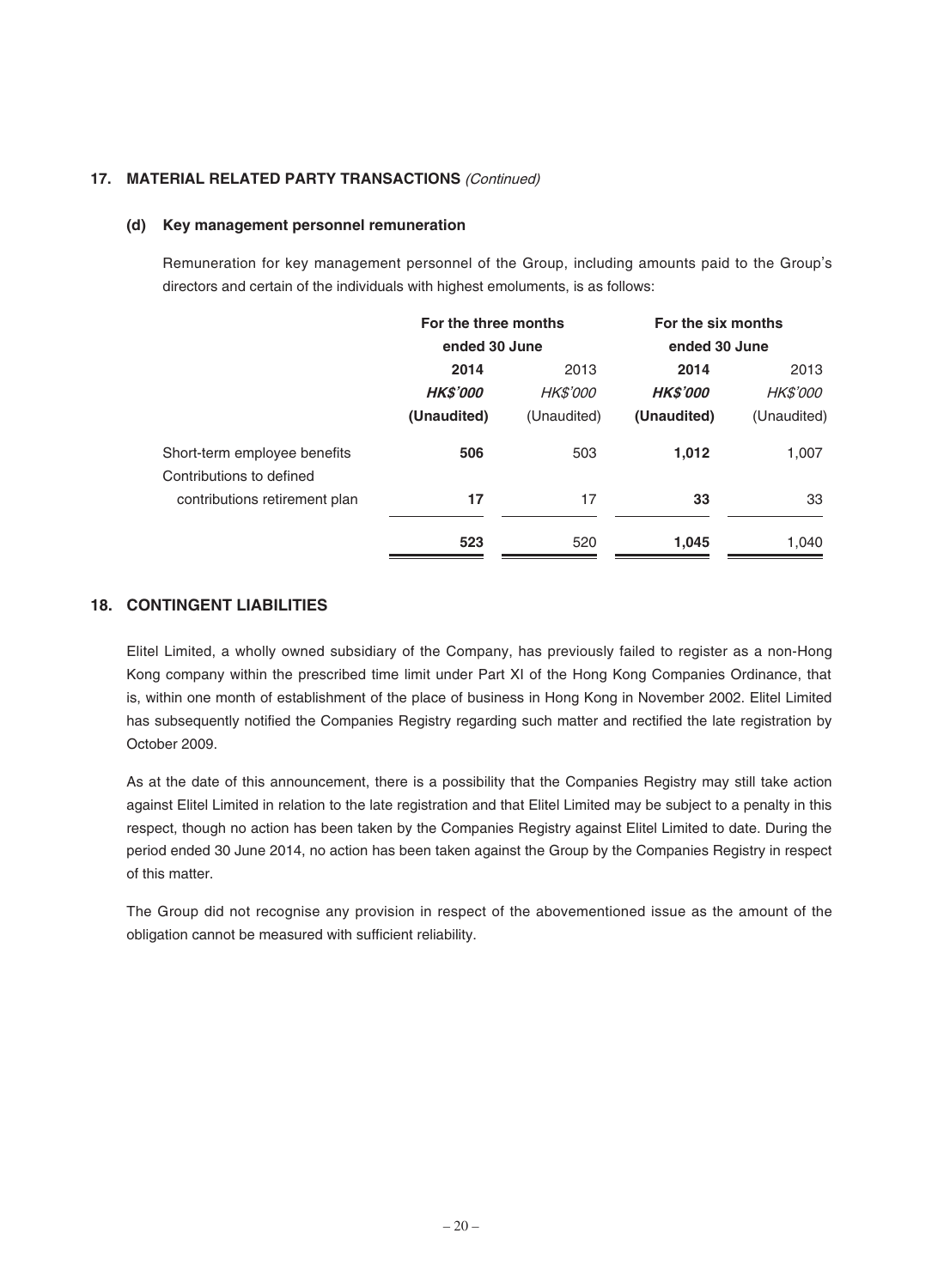# **MANAGEMENT DISCUSSION AND ANALYSIS**

## **BUSINESS REVIEW**

The Group is a mobile virtual network operator ("MVNO") which is principally engaged in the provision of mobile phone services. The Group does not have its own telecommunications network infrastructure and its business mainly involves the trading of the airtime sourced from two mobile network operators ("MNOs") in Hong Kong and one MNO in the People's Republic of China (the "PRC"), and subsequently sold the airtime through different channels and in various forms to users, dealers or MNOs. The Group's mobile phone services include "One Card Multiple Number" service and Hong Kong local mobile phone services. The Group also provides services of resale of airtime to MNOs, telesales dealership services and other services.

The performance of the Group was worsen for the six months ended 30 June 2014 compared to the corresponding period in 2013. The monthly average number of activated phone numbers decreased by approximately 50.2% to 108,209 in the first half year of 2014 when compared to the corresponding period in 2013 and the total number of activated phone numbers decreased by approximately 18.7% to 101,897 as of 30 June 2014 compared to 125,273 as of 31 December 2013.

The Group continues to face difficulties in the highly competitive mobile services industry particularly in the data access services and mobile communications applications. The increased popularity of smart mobile devices also led to a rapid growth of alternative means of communications (e.g. social networking applications) which had reduced the usage for traditional voice and short message services. The competitiveness of the Group's business has been adversely affected and the average revenue per user ("ARPU") of the Group showed a decreasing trend and the ARPU of the Group was approximately HK\$15.6 for the six months ended 30 June 2014, lower than approximately HK\$22.9 for the same period last year.

The volume of the Group's airtime sold decreased from approximately 108.2 million minutes for the first half year of 2013 to approximately 44.8 million minutes for the first half year of 2014. The revenue derived from the provision of "One Card Multiple Number" service, Hong Kong local mobile phone services and resale of airtime to MNOs decreased from approximately HK\$30.3 million to approximately HK\$10.5 million during the same period. The Group's revenue per minute of airtime sold decrease from approximately HK\$0.28 for the first half year of 2013 to approximately HK\$0.23 for the first half year of 2014.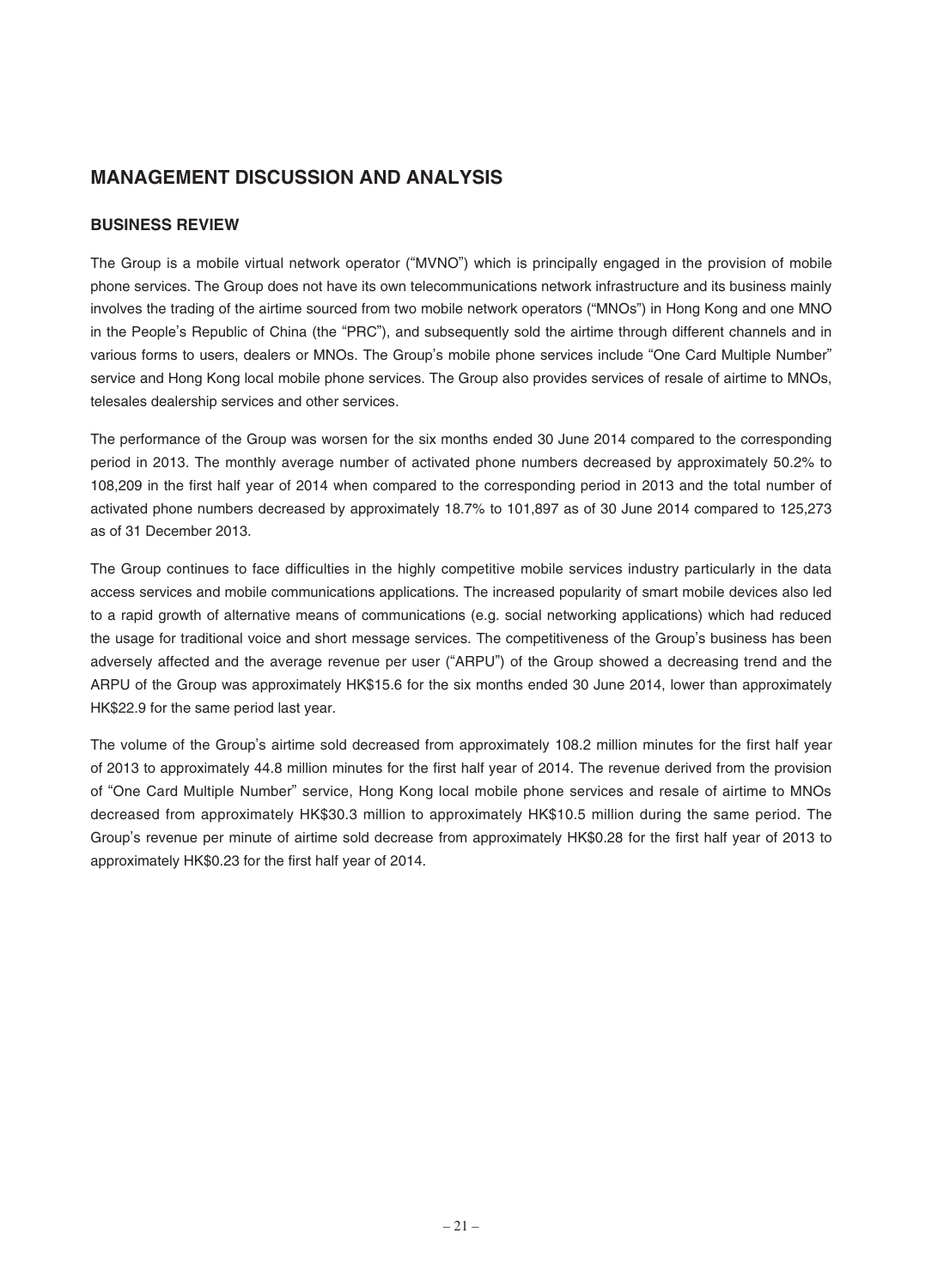#### **FINANCIAL REVIEW**

For the six months ended 30 June 2014, the turnover of the Group decreased to approximately HK\$10,513,000 compared to approximately HK\$30,574,000 for the corresponding period last year, represented a decrease of approximately 65.6%. The decrease in turnover was mainly attributable to the decrease in the monthly average number of activated phone numbers and decrease of airtime usage by users.

The Group's cost of sales decreased by approximately 20.2% to approximately HK\$10,384,000 for the six months ended 30 June 2014 compared to approximately HK\$13,006,000 for the corresponding period last year. The cost of sales in respect of the provision of mobile phone services and resale of airtime to MNOs decreased by approximately 19.0% compared to the first half year of 2013. Such decrease was mainly due to the decrease of airtime usage by users. The cost of sales in respect of the provision of telesales dealership services decreased by approximately 78.3% compared to the first half year of 2013, which was in line with the decrease in the revenue derived from the provision of telesales dealership services.

The gross profit of the Group for the six months ended 30 June 2014 decreased to approximately HK\$129,000 when compared to approximately HK\$17,568,000 for the corresponding period last year and the gross profit margin decreased to 1.2% for the six months ended 30 June 2014 from 57.5% for the corresponding period last year. The decline in gross profit and gross profit margin was mainly attributable to the decrease of airtime usage by users and the increase of average unit cost of Hong Kong airtime resulting from the requirement to satisfy the minimum monthly airtime purchase amount adopted by two MNOs.

The Group's administrative expenses for the six months ended 30 June 2014 decreased slightly by approximately 2.7% to approximately HK\$6,873,000 compared to approximately HK\$7,065,000 for the corresponding period last year.

For the six months ended 30 June 2013, the Group recorded finance income of approximately HK\$447,000. For the six months ended 30 June 2014, the Group incurred finance cost of approximately HK\$202,000. The finance cost incurred was mainly due to foreign exchange loss recorded arising from the movements in the exchange rate between Hong Kong dollars and Renminbi during the period.

The Group's income tax expense for the six months ended 30 June 2014 decreased by approximately 98.7% to approximately HK\$23,000 compared to approximately HK\$1,829,000 for the corresponding period last year. The decrease was mainly attributed to the decrease of operating profit.

The Group recorded a loss attributable to equity shareholders of the Company for the six months ended 30 June 2014 of approximately HK\$6,961,000 while it recorded a profit attributable to equity shareholders of the Company of approximately HK\$9,153,000 for the corresponding period last year. The loss was mainly due to the significant decrease of turnover.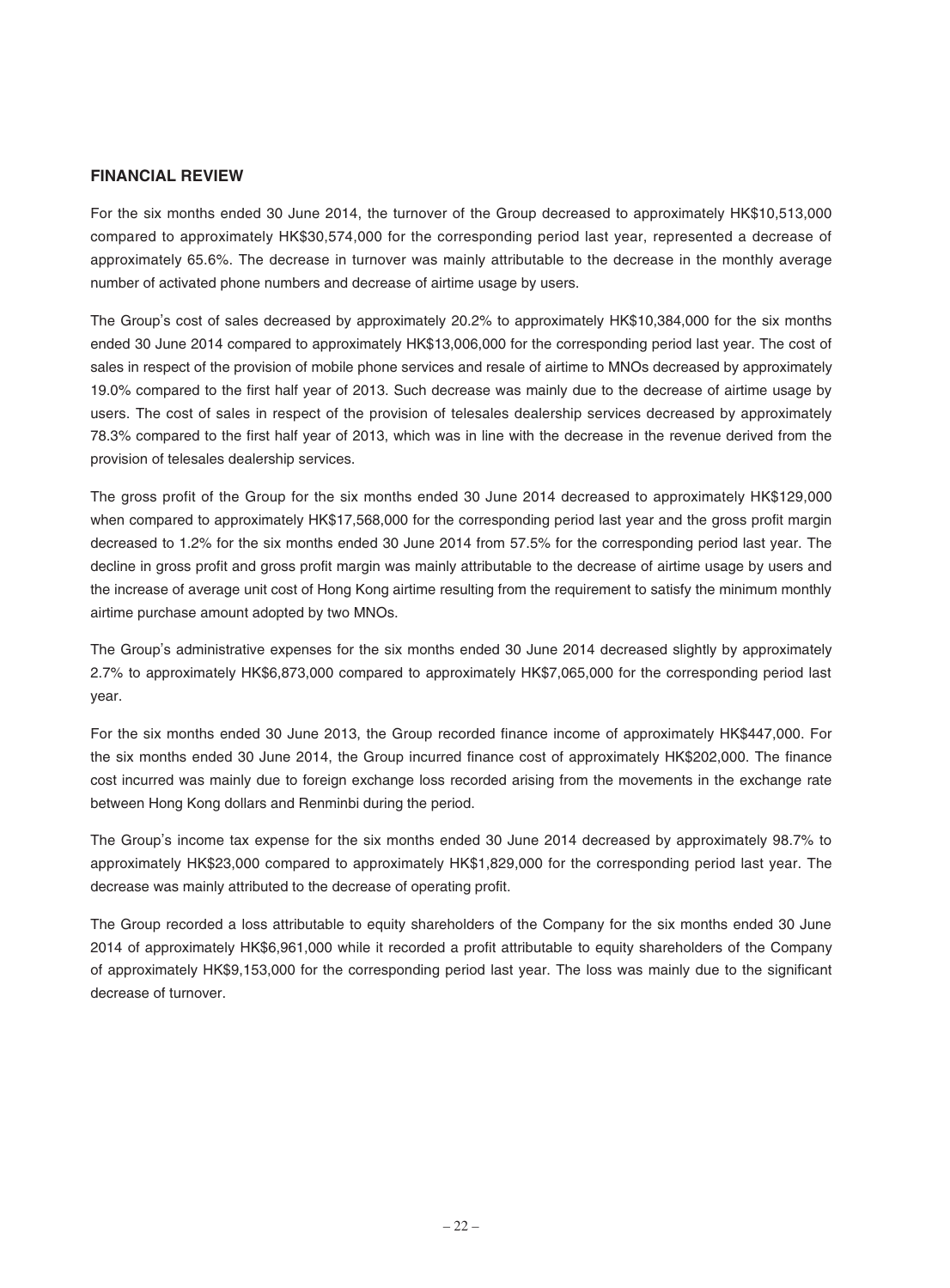#### **BUSINESS OUTLOOK**

Owing to the intensified competition in the mobile services industry particularly in the data access services and mobile communications applications, the Group is cautious and will respond proactively to the pressure and challenges of this ever-changing market. Going forward in the second half of 2014, the Group will continue to seek opportunities in existing business to broaden the Group's customer base and expand the Group's operations by means of strengthening relationship with existing dealers, exploring new qualifying dealers and maintaining its low cost strategy for its marketing activities. Also, the Group will execute its business plan continuously to expand the geographical coverage of mobile phone services provided by the Group through development and expansion of such services in Asia Pacific and the Group will provide a wider variety of value-added services for its users to increase the turnover by (i) promoting and encouraging the Group's users to utilise and enjoy 3G mobile data services and more value-added data communication services; and (ii) introducing RF-SIM in Hong Kong and Macau, to enhance the Group's overall competitiveness.

#### **CAPITAL STRUCTURE**

As at 30 June 2014, the Group had no outstanding loan or borrowing, and the gearing ratio (being ratio of total long term borrowings to equity) was therefore inapplicable. As at 30 June 2014, total equity attributable to equity holders of the Company amounted to approximately HK\$157,396,000 (31 December 2013: approximately HK\$162,703,000), which was primarily attributable to the proceeds from the Placing and earnings.

#### **LIQUIDITY AND FINANCIAL RESOURCES**

The Group normally finances its operations with internally generated cash flows and capital contribution from shareholders. As at 30 June 2014, the Group had net current assets of approximately HK\$151,942,000 (31 December 2013: approximately HK\$156,813,000), including cash and bank balances of approximately HK\$120,576,000 (31 December 2013: approximately HK\$126,229,000). The current ratio was 23.7 as at 30 June 2014, higher than 22.0 as at 31 December 2013.

#### **FOREIGN EXCHANGE EXPOSURE**

The Group is exposed to currency risk primarily through sales and purchases which give rise to receivables, payables and cash balances that are denominated in a foreign currency, i.e. a currency other than the functional currency of the operations to which the transactions relate. The currencies giving rise to this risk are primarily Renminbi ("RMB") and United States dollars ("US\$"). The Group currently does not have hedging policy in respect of the foreign currency risk. However, the management monitors the related foreign currency risk exposure closely and will consider hedging significant foreign currency risk exposure should the need arise. As at 30 June 2014, the Group did not have any derivatives for hedging against the exchange rate risk.

#### **PLEDGE OF ASSETS**

As at 30 June 2014, the Group did not have any pledges on its assets.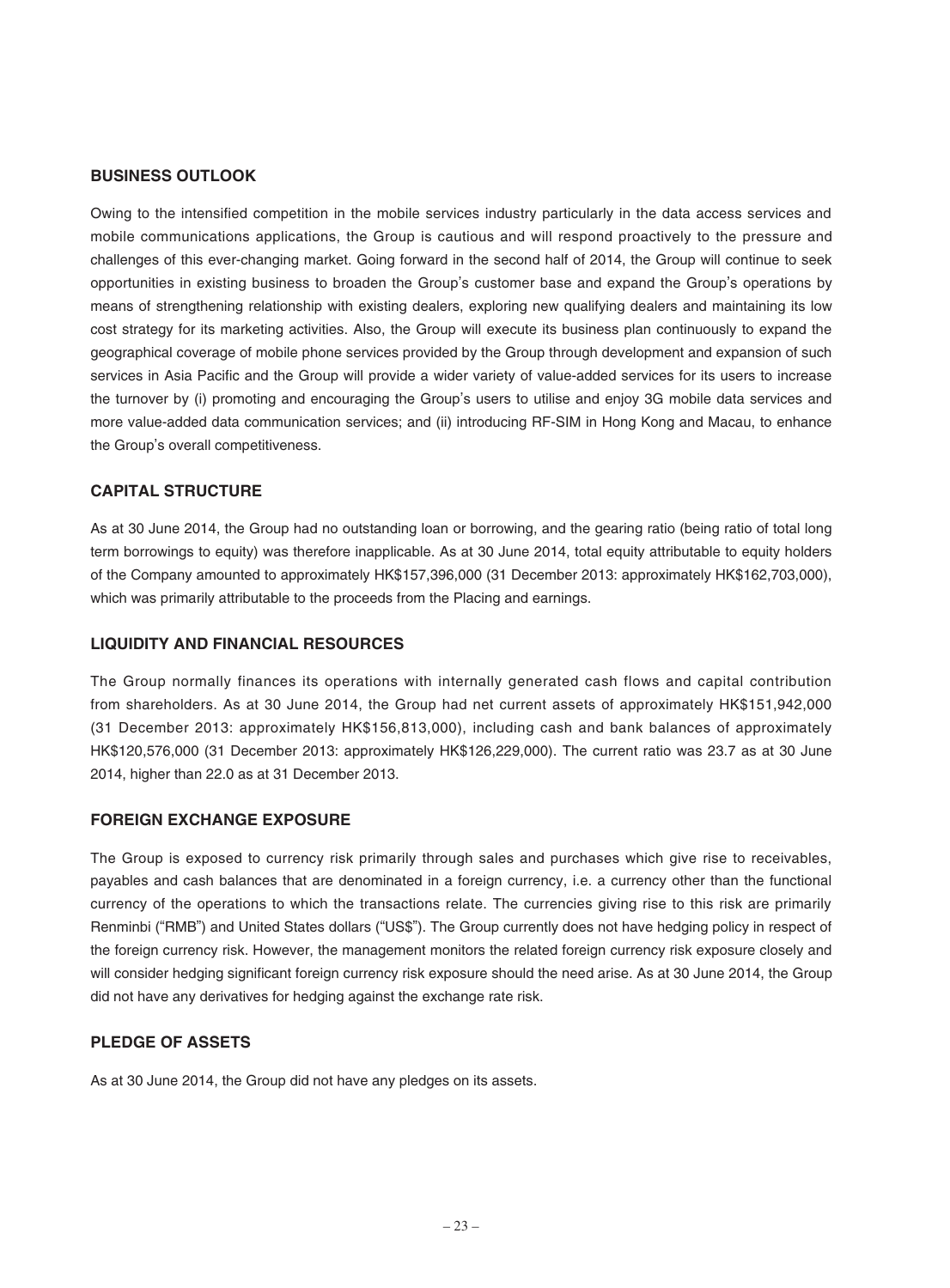#### **CONTINGENT LIABILITIES**

Elitel Limited, a wholly owned subsidiary of the Company, has previously failed to register as a non-Hong Kong company within the prescribed time limit under Part XI of the Hong Kong Companies Ordinance, that is, within one month of establishment of the place of business in Hong Kong in November 2002. Elitel Limited has subsequently notified the Companies Registry regarding such matter and rectified the late registration by October 2009.

As at the date of this announcement, there is a possibility that the Companies Registry may still take action against Elitel Limited in relation to the late registration and that Elitel Limited may be subject to a penalty in this respect, though no action has been taken by the Companies Registry against Elitel Limited to date. During the period ended 30 June 2014, no action has been taken against the Group by the Companies Registry in respect of this matter.

The Group did not recognise any provision in respect of the abovementioned issue as the amount of the obligation cannot be measured with sufficient reliability.

#### **SIGNIFICANT ACQUISITION, DISPOSAL OR INVESTMENT**

As at 30 June 2014, the Group has no specific acquisition target. The Group did not have any material acquisition and disposals of subsidiaries and affiliated companies, and investment during the period under review.

### **STAFF AND REMUNERATION POLICY**

As at 30 June 2014, the Group had 12 employees (31 December 2013: 13 employees). Remuneration is determined with reference to market terms and the performance, qualification and experience of individual employee. Year-end bonus based on individual performance will be paid to employees as recognition of and reward for their contributions. Other benefits include medical insurance, share option scheme and contributions to statutory mandatory provident fund scheme to its employees in Hong Kong.

#### **DIVIDENDS**

The Board does not recommend payment of any dividend for the six months ended 30 June 2014 (six months ended 30 June 2013: Nil).

#### **SUBSCRIPTION OF WARRANTS**

On 30 April 2014, the Company entered into an agreement (the "Subscription Agreement") with JD Edward Asset Management Company Limited (the "Subscriber") in relation to the subscription of 200,000,000 unlisted warrants (the "Warrant(s)") at the issue price of HK\$0.01 per Warrant, pursuant to which, the Company has conditionally agreed to issue and the Subscriber has conditionally agreed to subscribe for the Warrants. The Warrants will entitle the holders thereof to subscribe in cash up to an aggregate amount of HK\$32,960,000 (subject to adjustment) for up to initially 200,000,000 new shares to be allotted and issued upon exercise of the subscription rights attaching to the Warrants (the "Warrant Shares") and each Warrant carry right to subscribe for one share at an initial subscription price of HK\$0.1648 per share, for a period of 60 months commencing from the date of issue of the Warrants. Based on the initial subscription price of HK\$0.1648 per Warrant Share, a maximum of 200,000,000 Warrant Shares will be allotted and issued by the Company. The completion of the subscription took place on 29 May 2014. For details of the subscription of the Warrants, please refer to the Company's announcement dated 30 April 2014, 8 May 2014 and 29 May 2014.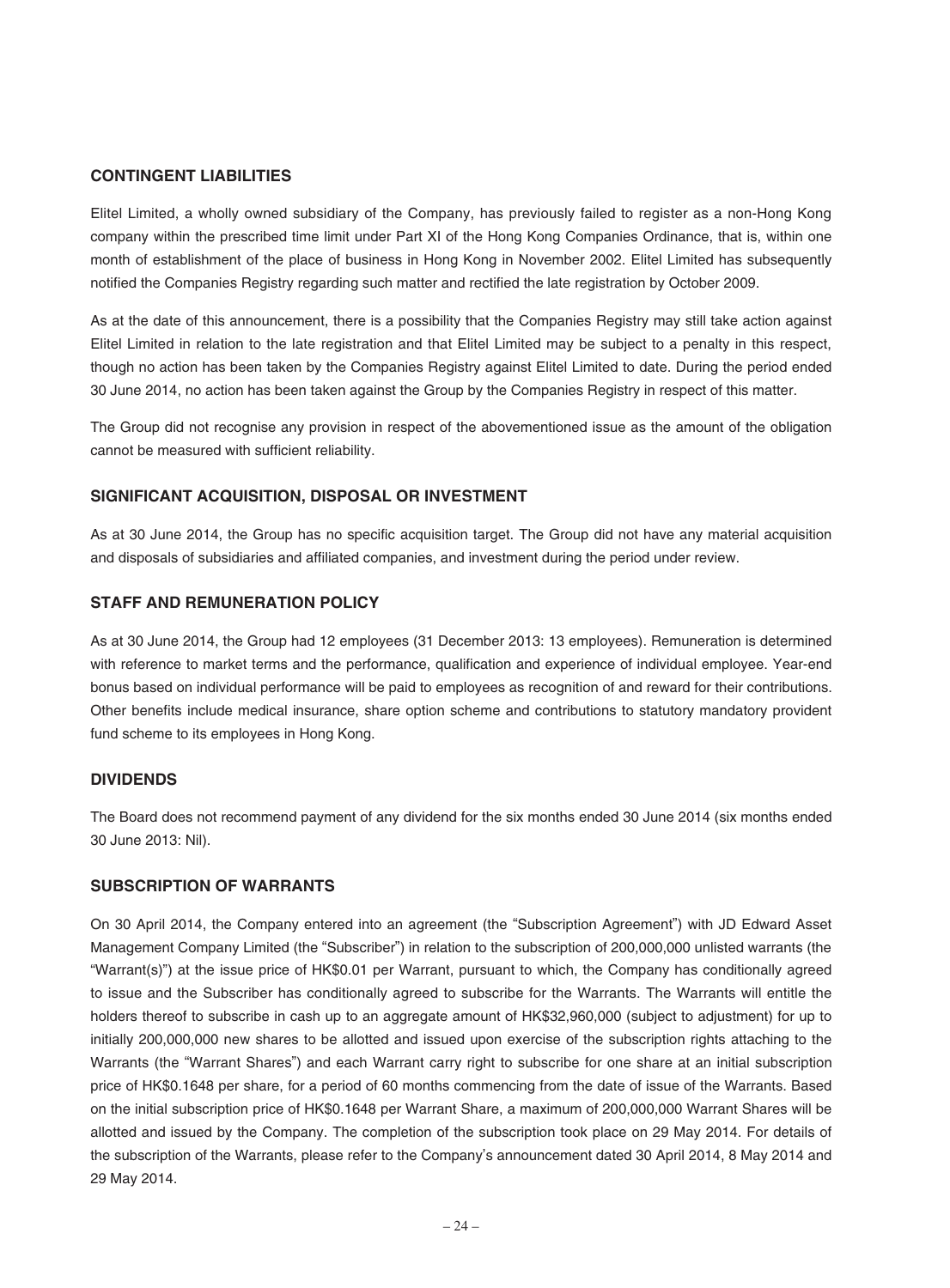# **DIRECTORS' AND CHIEF EXECUTIVES' INTERESTS AND SHORT POSITIONS IN THE SHARES, UNDERLYING SHARES AND DEBENTURES**

As at 30 June 2014, so far as it is known to the Directors, the Directors and the chief executive of the Company had the following interests and short positions in the shares, underlying shares or the debentures of the Company or any of its associated corporations within the meaning of part XV of the Securities and Futures Ordinance (the "SFO"), which would have to be notified to the Company and the Stock Exchange pursuant to the provision of Divisions 7 and 8 of Part XV of the SFO (including interests and/or short positions of which they were taken or deemed to have under such provisions of the SFO) and/or required to be entered in the register required to be kept under Section 352 of the SFO or as otherwise notified to the Company and the Stock Exchange pursuant to Rule 5.46 of the GEM Listing Rules:

#### **(i) Long position in shares of the Company:**

|                         |                        |                        | <b>HPPLOAILING</b>  |
|-------------------------|------------------------|------------------------|---------------------|
|                         | Nature of Interest/    | Number of              | Percentage of       |
| <b>Name of Director</b> | Capacity               | <b>Ordinary Shares</b> | <b>Shareholding</b> |
| Mr. Li Kin Shing        | Interest of controlled | 696,250,000            | 67.11%              |
|                         | corporation            | (Note 1)               |                     |
|                         | Beneficial owner       | 33,750,000             | 3.25%               |
| Mr. Pang Kwok Chau      | Beneficial owner       | 10.000.000             | 0.96%               |
|                         |                        | (Note 2)               |                     |
| Mr. Wong Kin Wa         | Beneficial owner       | 10.000.000             | 0.96%               |
|                         |                        | (Note 2)               |                     |

**Approximate**

Notes:

- (1) The 696,250,000 shares are owned by New Everich Holdings Limited ("New Everich") which is owned by Mr. Li Kin Shing and Ms. Kwok King Wa as to 54% and 46% respectively. Mr. Li Kin Shing is the spouse of Ms. Kwok King Wa. Accordingly, Mr. Li Kin Shing is deemed to be interested in the 696,250,000 shares under the SFO.
- (2) Mr. Pang Kwok Chau and Mr. Wong Kin Wa acquired 10,000,000 shares on 28 March 2012, respectively.

#### **(ii) Long position in New Everich, an associated corporation of the Company:**

| <b>Name of Director</b> | <b>Nature of Interest/Capacity</b> | <b>Approximate Percentage</b><br>of Shareholding                                                        |
|-------------------------|------------------------------------|---------------------------------------------------------------------------------------------------------|
| Mr. Li Kin Shing        | Beneficial owner                   | 100.00%                                                                                                 |
| Moto:                   |                                    | New Everich is owned as to 54% and 46% by Mr. Li Kin Shing and Ms. Kwok King Wa respectively Mr. Li Kin |

Note: New Everich is owned as to 54% and 46% by Mr. Li Kin Shing and Ms. Kwok King Wa respectively. Mr. Li Kin Shing is the spouse of Ms. Kwok King Wa. Accordingly, Mr. Li Kin Shing is deemed to be interested in the 100% interests in New Everich under the SFO.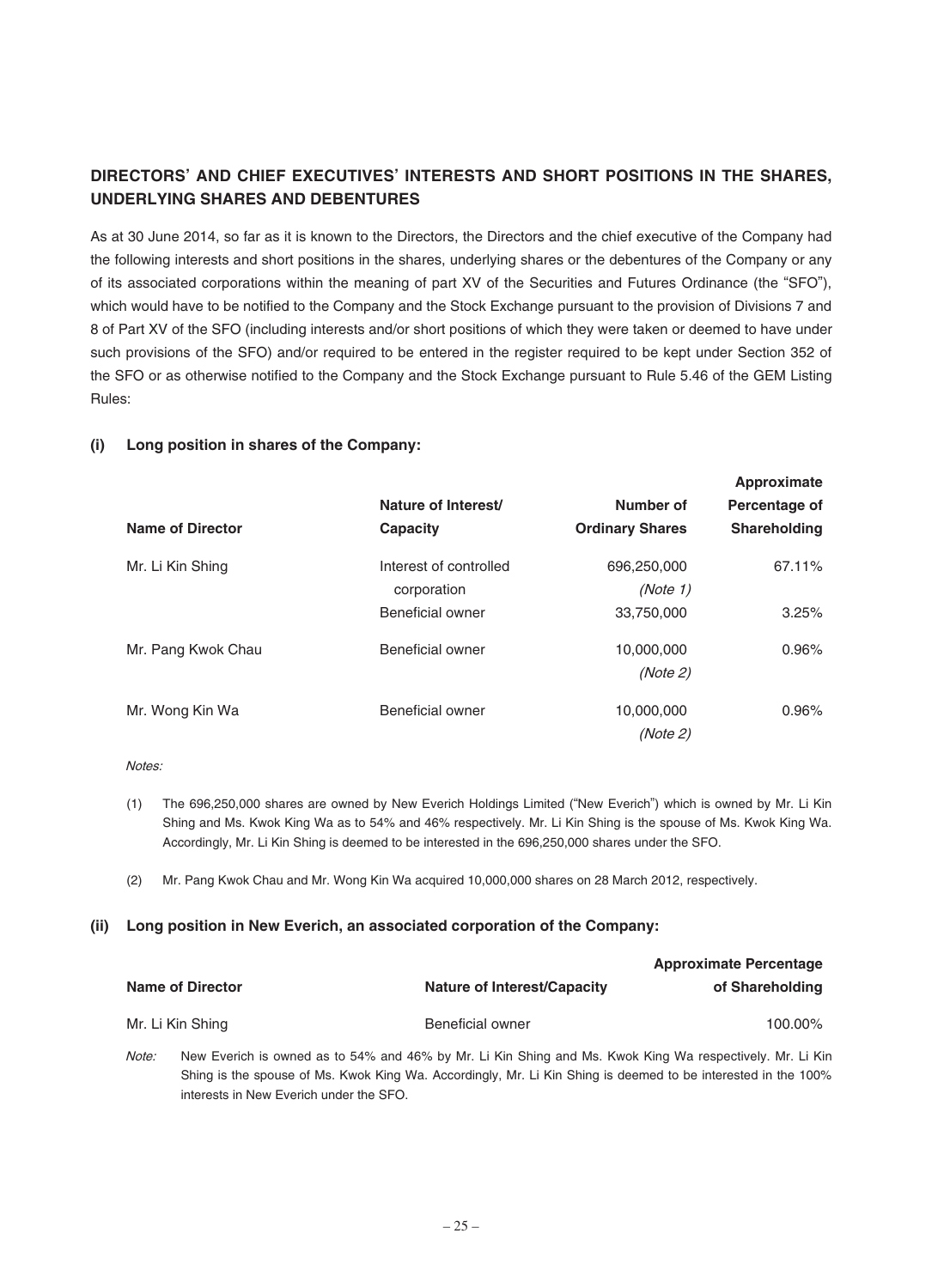Save as disclosed above, as at 30 June 2014, none of the Directors nor the chief executives of the Company had any interests or short positions in any shares, underlying shares and/or debentures of the Company or any of its associated corporations (within the meaning of Part XV of the SFO) which were notified to the Company and the Stock Exchange pursuant to Divisions 7 and 8 of Part XV of the SFO (including interest and/or short positions which were taken or deemed to have under such provisions of the SFO), or which were recorded in the register maintained by the Company pursuant to Section 352 of the SFO, or which would have to be notified to the Company and the Stock Exchange pursuant to Rule 5.46 of the GEM Listing Rules.

# **SUBSTANTIAL SHAREHOLDERS' AND OTHER PERSONS' INTERESTS AND SHORT POSITIONS IN SHARES AND UNDERLYING SHARES OF THE COMPANY**

As at 30 June 2014, so far as it is known to the Directors, the persons (other than the Directors or chief executive of the Company) with interests or short positions in the shares or underlying shares of the Company which would fall to be disclosed to the Company under the provisions of Divisions 2 and 3 of Part XV of the SFO or which would be recorded in the register of the Company required to be kept under section 336 of the SFO or who are directly or indirectly interested in 10% or more of the nominal value of any class of share capital carrying rights to vote in all circumstances at general meetings of any member of the Group were as follows:

Long position in shares of the Company:

|                  | Nature of Interest/    | Number of              | <b>Approximate</b><br>Percentage of |
|------------------|------------------------|------------------------|-------------------------------------|
| <b>Name</b>      | Capacity               | <b>Ordinary Shares</b> | Shareholding                        |
| New Everich      | Beneficial owner       | 696,250,000            | 67.11%                              |
| Ms. Kwok King Wa | Interest of controlled | 696,250,000            | 67.11%                              |
|                  | corporation            | (Note 1)               |                                     |
|                  | Interest of spouse     | 33,750,000             | 3.25%                               |
|                  |                        | (Note 2)               |                                     |

Notes:

- (1) The 696,250,000 shares are owned by New Everich which is owned by Mr. Li Kin Shing and Ms. Kwok King Wa as to 54% and 46% respectively. Mr. Li Kin Shing is the spouse of Ms. Kwok King Wa. Accordingly, Ms. Kwok King Wa is deemed to be interested in the 696,250,000 shares under the SFO.
- (2) Mr. Li Kin Shing acquired 33,750,000 shares on 19 May 2011. Mr. Li Kin Shing is the spouse of Ms. Kwok King Wa. Accordingly, Ms. Kwok King Wa is deemed to be interested in the 33,750,000 shares under the SFO.

Save as disclosed above, as at 30 June 2014, so far as it is known to the Directors, there was no other person (other than the Directors or chief executive of the Company) with interests or short positions in the shares or underlying shares of the Company which would fall to be disclosed to the Company under the provisions of Divisions 2 and 3 of Part XV of the SFO or which would be recorded in the register of the Company required to be kept under section 336 of the SFO or who are directly or indirectly interested in 10% or more of the nominal value of any class of share capital carrying rights to vote in all circumstances at general meetings of any member of the Group.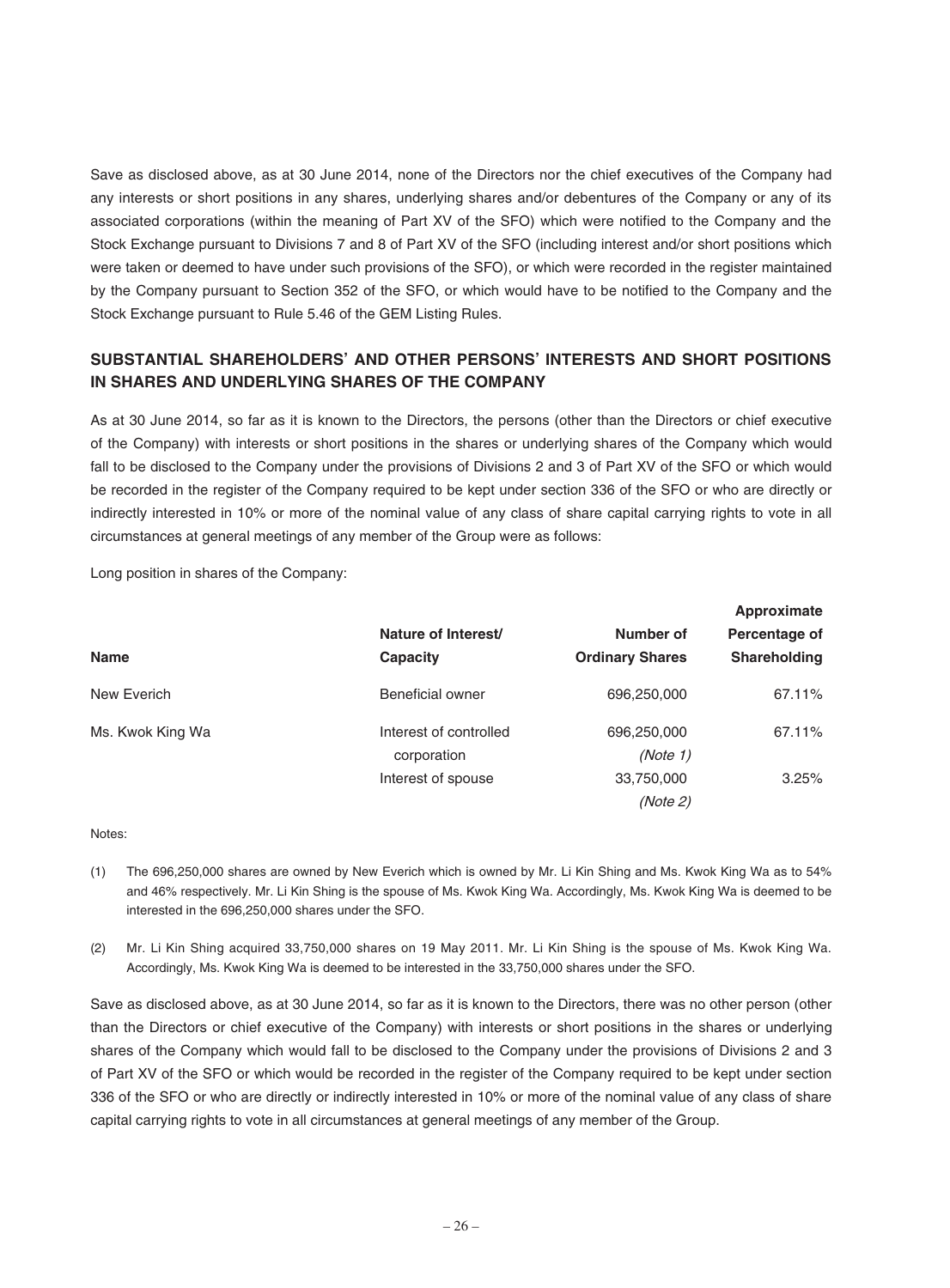## **DIRECTORS' RIGHT TO ACQUIRE SHARES OR DEBENTURES**

Save as disclosed in this announcement, during the period under review, there was no rights to acquire benefits by means of the acquisition of shares in or debentures of the Company or of any other body corporate granted to any Directors or their respective spouse or children under 18 years of age, or were any such rights exercised by them; or was the Company, its holding company or any of its subsidiaries a party to any arrangements to enable the Directors, their respective spouse or children under 18 years of age to acquire such rights in the Company or any other body corporate.

### **SHARE OPTION SCHEME**

The Company has conditionally adopted the share option scheme in the written resolutions of the shareholders of the Company passed on 20 May 2010 (the "Share Option Scheme").

The Share Option Scheme became unconditional after the listing of the Company's shares on GEM on 2 June 2010. The Company did not grant or cancel any options under the Share Option Scheme any time during the period under review, and as at 30 June 2014, there was no outstanding share option under the Share Option Scheme.

# **CODE ON CORPORATE GOVERNANCE PRACTICES**

The Company has committed to maintaining high standards of corporate governance to protect the interests of the shareholders of the Company. In the opinion of the Directors, the Company has complied with all the code provisions as set out in the Corporate Governance Code contained in Appendix 15 to the GEM Listing Rules during the six months ended 30 June 2014.

## **CODE OF CONDUCT REGARDING SECURITIES TRANSACTIONS BY DIRECTORS**

The Company has adopted the required standard of dealings as set out in Rules 5.48 to 5.67 of the GEM Listing Rules as the code of conduct regarding securities transactions by directors in securities of the Company. Having made specific enquiry of all Directors, the Directors have confirmed that they have complied with the required standard of dealings as set out in the adopted code of conduct regarding securities transactions by directors.

### **PURCHASE, SALE OR REDEMPTION OF THE COMPANY'S SHARES**

During the six months ended 30 June 2014, neither the Company nor any of its subsidiaries has purchased, sold or redeemed any share of the Company.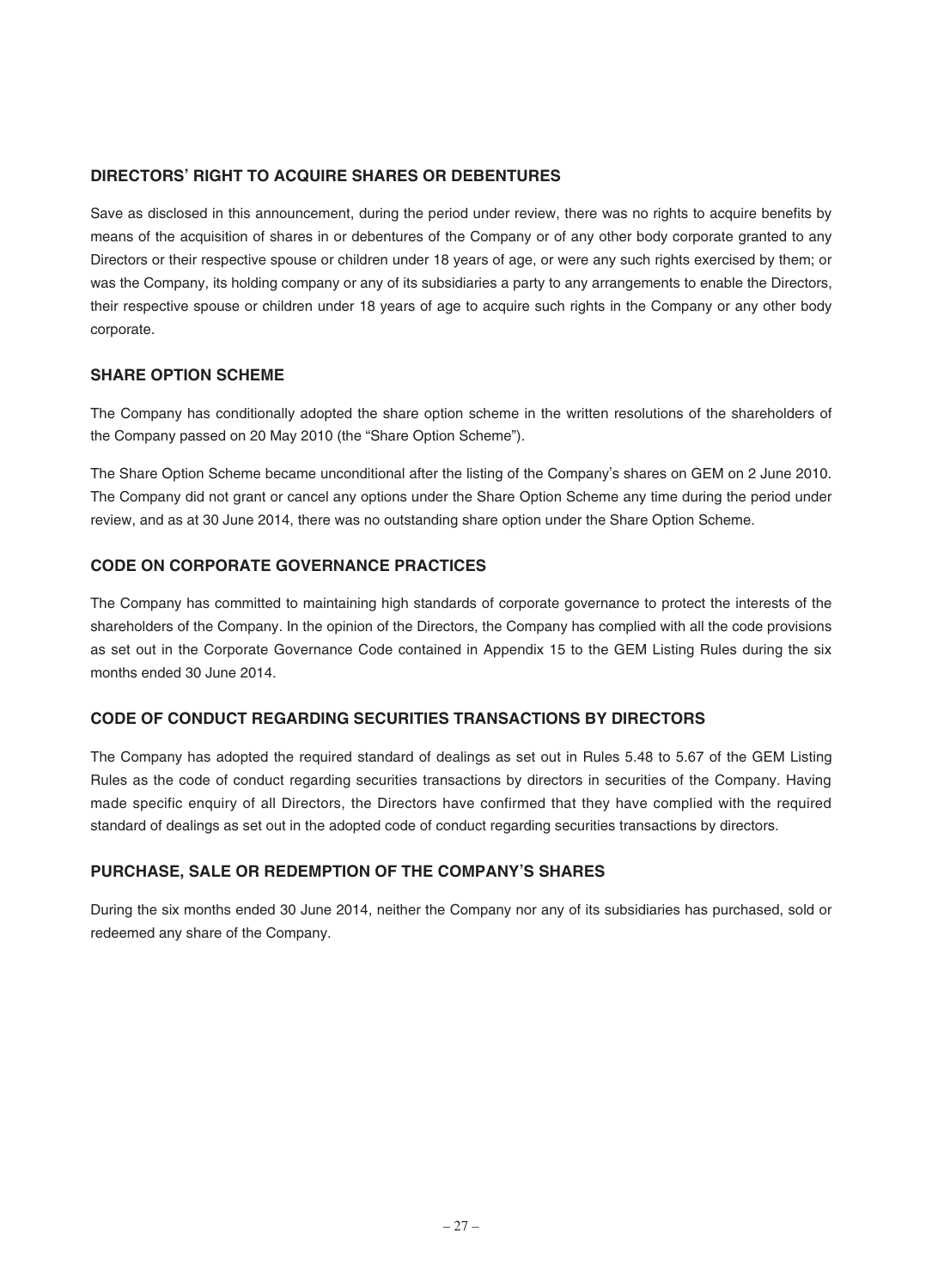#### **COMPETING INTERESTS**

During the six months ended 30 June 2014, save as disclosed below, none of the Directors or controlling shareholders of the Company nor their respective associates is considered to have interests in a business that competes or is likely to compete, either directly or indirectly, with the businesses of the Group other than those businesses where the Directors have been appointed or were appointed as directors to represent the interests of the Company and/or the Group.

Directel Limited, a company incorporated in the Cayman Islands, is held as to 50% and 50% by Mr. Li Kin Shing, a non-executive Director, the chairman of the Company, a controlling shareholder and a substantial shareholder of the Company, and Ms. Kwok King Wa, a controlling shareholder and a substantial shareholder of the Company and the spouse of Mr. Li Kin Shing, respectively. According to the GEM Listing Rules, Directel Limited is an associate of Mr. Li Kin Shing and Ms. Kwok King Wa and thus a connected person.

Directel Limited is the legal and beneficial owner of the RF-SIM intellectual property rights in Hong Kong and Macau. Further, Directel Limited is the licensee of the operation rights of RF-SIM in markets other than the PRC in addition to its owned RF-SIM intellectual property rights in Hong Kong and Macau and it has the right to grant licences of the operation rights of RF-SIM intellectual property rights to others in markets other than the PRC. There is a risk that such services provided by Directel Limited may compete with the services provided by the Group as Directel Limited is expected to grant licences of the operation rights of RF-SIM intellectual property rights in other regions in the future.

International Elite Ltd. ("IEL") is a company incorporated in the Cayman Islands and a listed company on the Main Board of the Stock Exchange with Mr. Li Kin Shing and Ms. Kwok King Wa as controlling shareholders. According to the GEM Listing Rules, IEL is an associate of Mr. Li Kin Shing and Ms. Kwok King Wa and thus a connected person. Sunward Telecom Limited ("Sunward Telecom") and its wholly-owned subsidiaries (collectively, the "Sunward Group") are wholly-owned subsidiaries of IEL. The Sunward Group, as a whole, is principally engaged in (i) the research and development, production and sales of RF-SIM products; and (ii) licensing of the RF-SIM operations rights in markets other than Hong Kong and Macau.

The Directors confirm that as China-Hongkong Telecom Limited, a wholly-owned subsidiary of the Company, has obtained the exclusive licence of the operation rights of RF-SIM intellectual property rights in Hong Kong and Macau and since the services provided by the Group are mainly in Hong Kong and Macau, there will be no direct competition between the services provided by Directel Limited, which are in territories other than the PRC, Hong Kong and Macau. There will also be no direct competition between the services provided by IEL, which its strategy is to concentrate on the application of the RF-SIM intellectual property rights in the PRC. Nevertheless, Mr. Li Kin Shing, Ms. Kwok King Wa and Directel Limited (as Covenantors) executed a deed of non-competition undertaking in favour of the Company on 24 May 2010 pursuant to which the Covenantors have undertaken to the Company inter alia, that (i) the Covenantors shall not, directly or indirectly, engage in, invest in, participate in, or attempt to participate in, whether on his/her/its own account or with each other or in conjunction with or on behalf of any person or company, any business which will or may compete with the RF-SIM business of the Group in Hong Kong and Macau; and (ii) in the event the Covenantors or their associates were given any business opportunities that is or may involve in direct or indirect competition with the business of the Group, the Covenantors shall assist the Company in obtaining such business opportunities in the terms being offered to the Covenantors, or more favourable terms being acceptable to the Company.